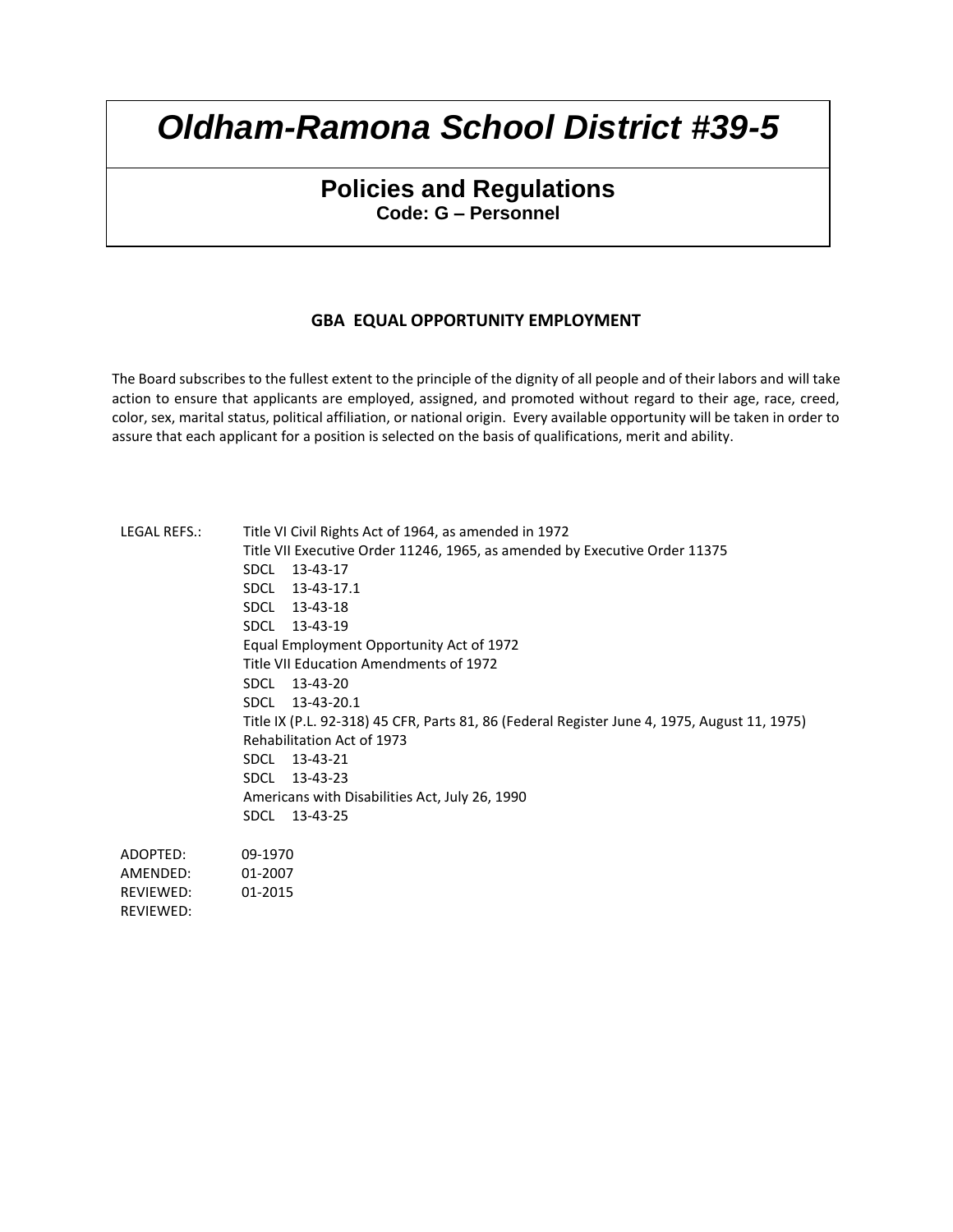# **Policies and Regulations Code: G – Personnel**

## **GBAA VETERAN'S PREFERENCE**

If at the time a veteran submits an application for employment or employment promotion in the District, the veteran possesses the qualifications and business capacity necessary to discharge the duties of the position involved, and is a citizen and resident of the state, the veteran shall receive preference for appointment, employment, and promotion. For the purposes of this policy, the term "veteran" means any person who:

- 1) Has served the full obligation for active duty, reserve, or National Guard service in the military, or received an early discharge for a medical condition, hardship, reduction in force, or at the convenience of the military, and
- 2) Has been separated or discharged from such service honorably or under honorable conditions.

An applicant wishing to be given veteran's preference must submit written verification from the military that the applicant satisfies the definition as set forth above.

Age, loss of limb, or other physical impairment which does not in fact incapacitate does not disqualify the veteran. A veteran who has a service-connected disability shall be given a preference over a nondisabled veteran.

If a veteran applies for appointment for employment under this policy, the District shall, before employing anyone to fill the position, investigate the qualifications of the applicant. If the applicant is of good moral character and can perform the duties of the position, the applicant shall be employed in the position.

All applicants for employment, including veterans, are subject to criminal background check requirements as set forth in state law.

LEGAL REFS.:

| SDCL        | 13-10-12 |
|-------------|----------|
| <b>SDCL</b> | 3-3-1    |
| SDCL        | 33A-2-1  |

ADOPTED: 12-2015 AMENDED: REVIEWED: REVIEWED: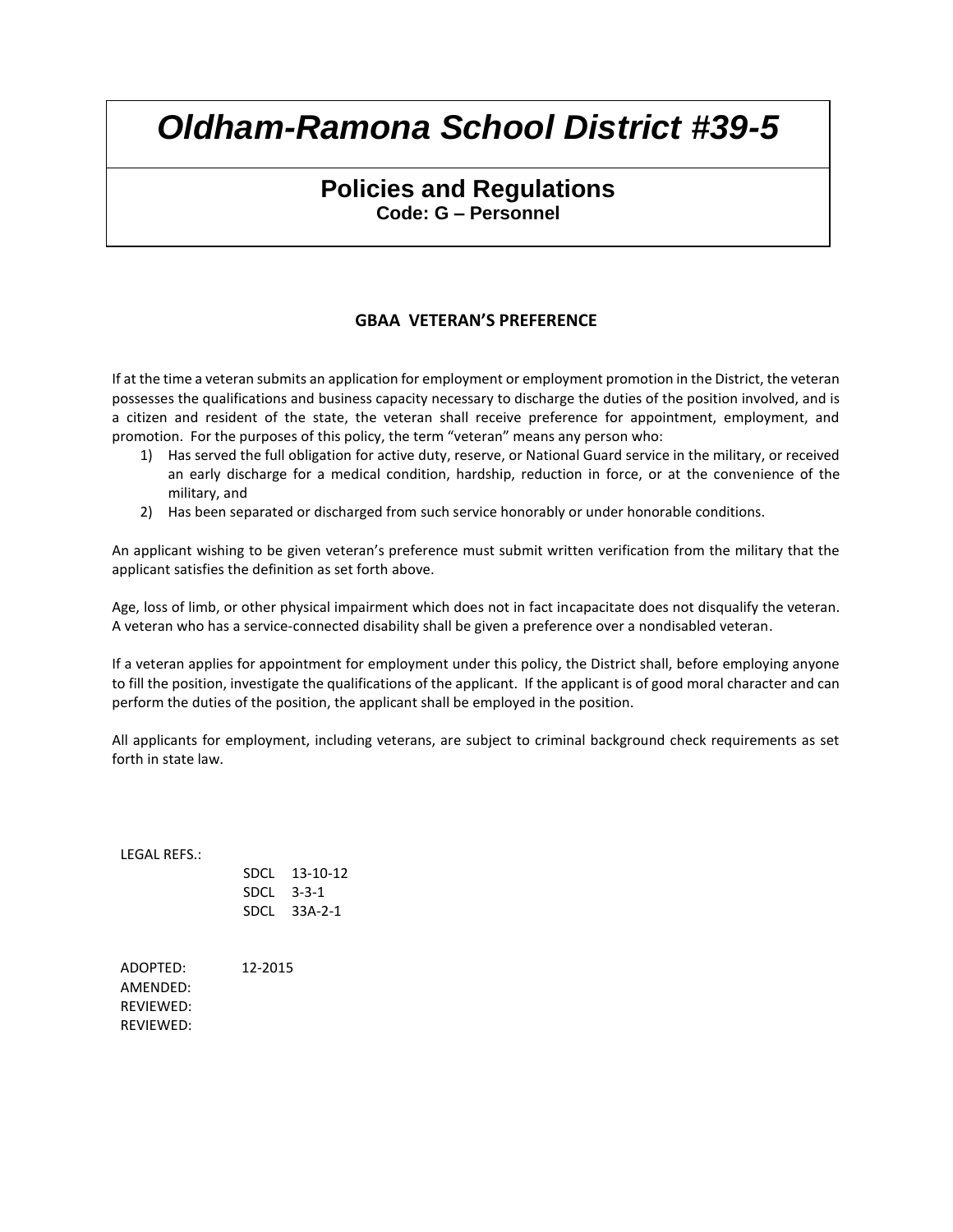# **Policies and Regulations Code: G – Personnel**

## **GBC STAFF ETHICS**

School employees hold positions of public trust. High standards of honesty, integrity, and fairness are to be exhibited by each school district employee when involved in any school district activity. Ethical behavior by staff is required and expected at all times while fulfilling one's employment responsibilities and when at all school functions.

District employees are required and expected to:

- 1. treat students, parents, fellow employees, and community members with respect. Conduct which is prohibited includes, but is not limited to:
	- inappropriate verbal, visual or physical conduct, including jokes that demean an individual or group of individuals, spreading gossip about any individual, threatening another individual and all types of bullying behavior;
	- without proper authorization and authority violating another person's right of privacy and/or intentionally invading another person's personal space;
	- knowingly falsely blame an individual for conduct not done by the person.
- 2. promote a safe, nurturing, and positive school and work environment. Conduct which is prohibited includes, but is not limited to:
	- any conduct that is severe and objectively offensive so that it creates or results in an intimidating, hostile or offensive work or learning environment or has the purpose or effect of substantially or unreasonably interfering with an employee's or student's performance;
	- threatening, harassing, punishing or retaliating behavior against students and/or other employees.
- 3. maintain confidentiality concerning students, families and employees.
- 4. act in a manner consistent with District policies, legal and contractual standards, responsibilities, and obligations.
- 5. model and promote appropriate dress and language.
- 6. report to a school administrator knowledge of mismanagement, waste of funds, misuse of school property, abuse of authority, threats to safety, violations of policies and regulations, or other conduct that damages integrity or reputation of the school district.
- 7. refrain from using school employment to promote personal political and/or religious views.

In addition to the forgoing, the District, within this policy, adopts and incorporates into this policy as if set forth in full, the South Dakota Department of Education Professional Teachers Ethics as set forth in ARSD 24:08:03. The Professional Teachers Ethics as incorporated into this policy applies to:

- Teachers a person charged with responsibility in the field of education and certified by the secretary of the Department of Education as a teacher or other specialist employed or contracted to provide services in an educational setting;
- Educational Specialists a person with specialized training or licensure, not serving as a classroom teacher, but employed or contracted to provide services in an educational setting; and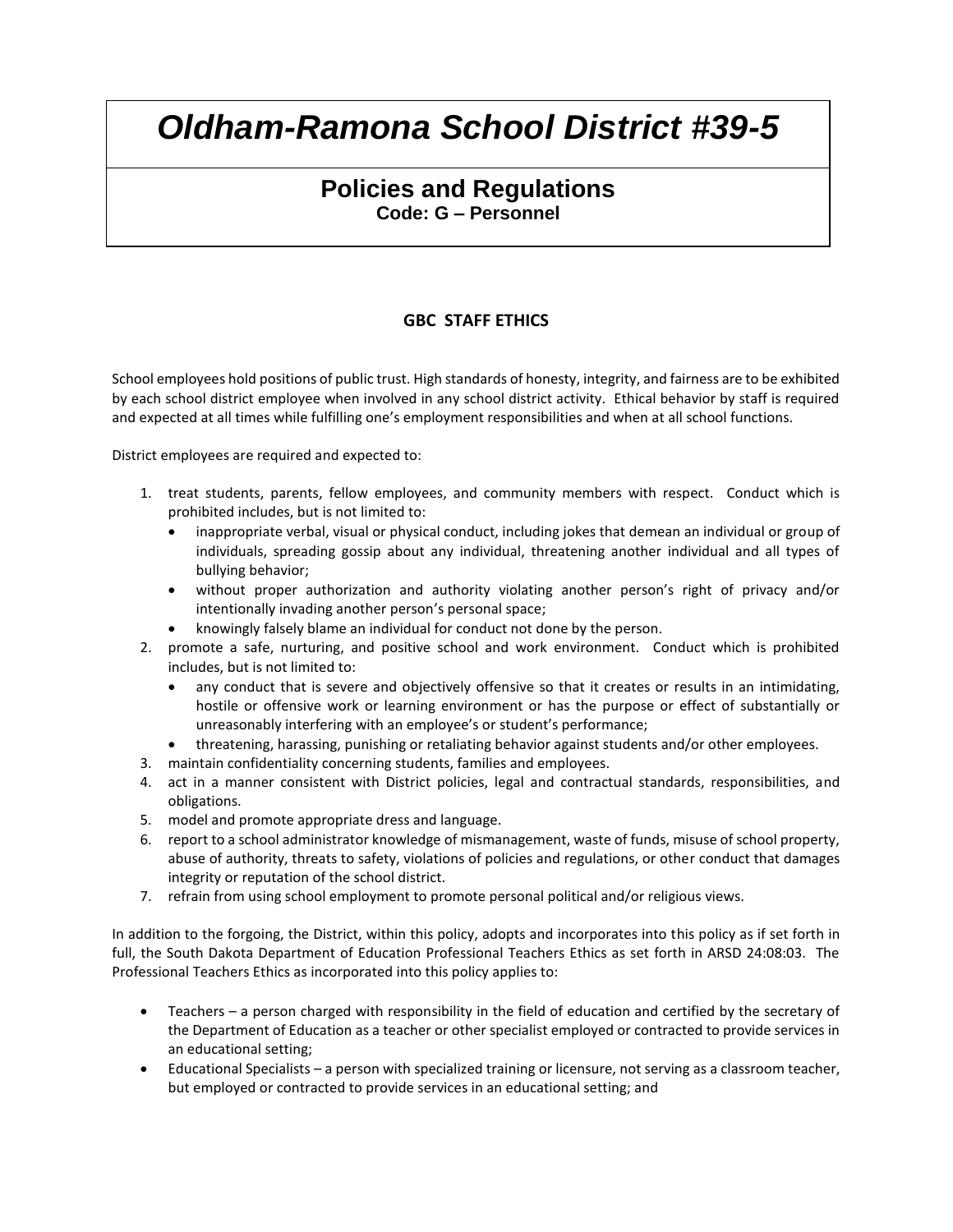Noncertified Educators – a person charged with responsibility in the field of education who is not certified by the secretary of the Department of Education as a teacher, administrator, or other education specialist, but who is employed or contracted to provide services in an educational setting.

Furthermore, the District within this policy, adopts and incorporates into this policy as if set forth in full, the South Dakota Department of Education Professional Administrators Ethics as set forth in ARSD 24:11:03. The Professional Administrators Ethics as incorporated into this policy applies to:

- the Superintendent,
- the Business Manager, and
- all other educational administrators.

Any employee who believes a staff member has engaged in conduct which violates the code of conduct shall immediately report the alleged misconduct to their immediate supervisor. If the concern/complaint involves the individual's immediate supervisor, the complaint may be filed with any administrator within the school district.

All complaints will be investigated and should the investigation result in a determination of unethical behavior by a school employee such unethical behavior shall constitute just cause for discipline, up to and including termination of employment. A complaint reported which was intentionally and knowingly false will result in disciplinary action being taken against the person or persons involved in the false complaint being made.

LEGAL REFS.: ARSD: 24:08 ARSD: 24:11

ADOPTED: 01-2007 AMENDED: 10-2016 REVIEWED: REVIEWED: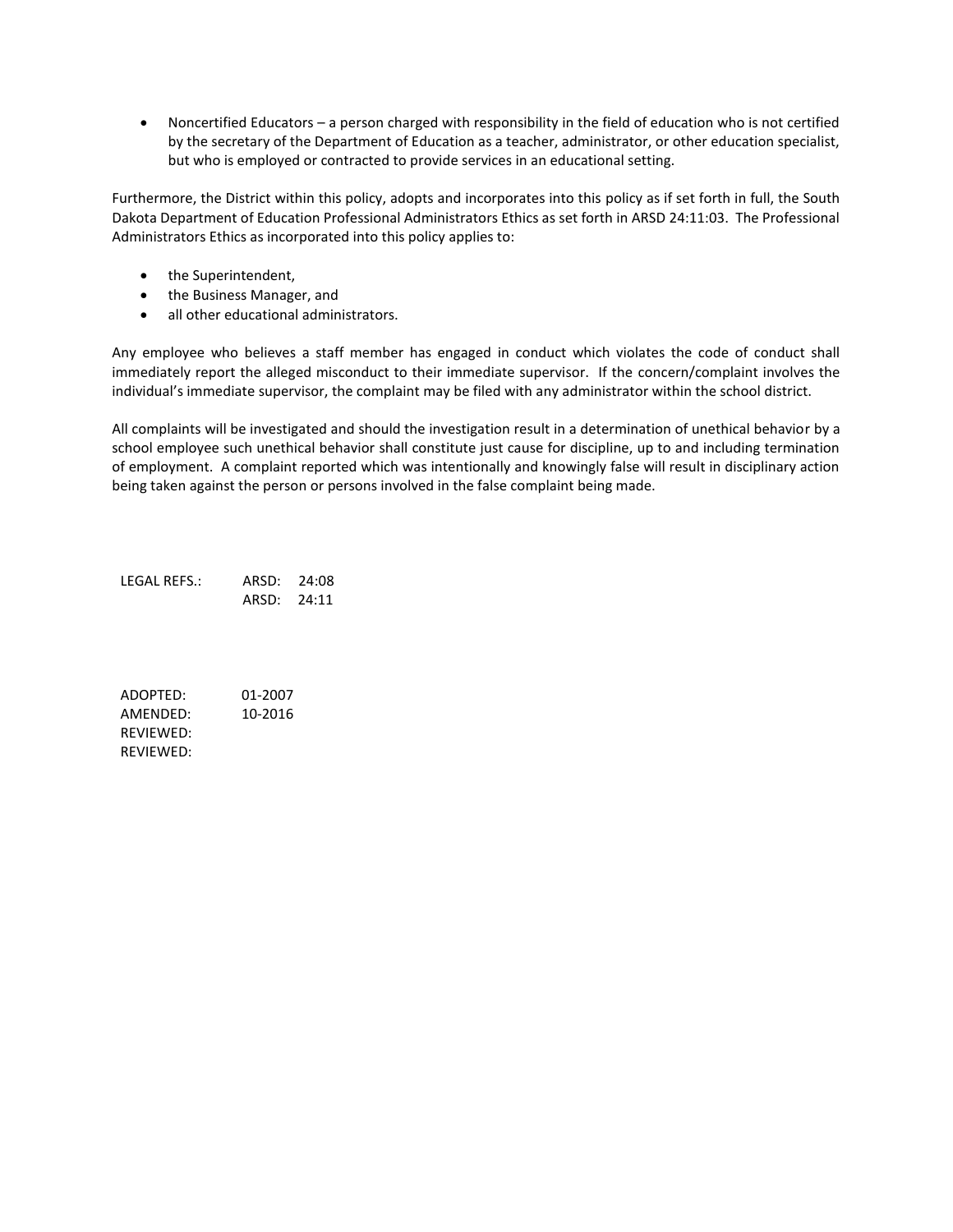# **Policies and Regulations Code: G – Personnel**

## **GBCA STAFF CONFLICT OF INTEREST**

Employees of the District will not engage in nor have a financial interest, directly or indirectly, in any activity that conflicts (or raises a reasonable question of conflict) with their duties and responsibilities in the school system.

Employees will not engage in work of any type where information concerning customer, client, or employer originates from any information available to them through school sources.

Employees will not sell textbooks, instructional supplies, equipment, reference books, or any other school products to the schools in the district. They will not furnish the names of students or parents to anyone selling these materials.

In order that there is no conflict of interest in the supervision and evaluation of employees, at no time may any administrator be responsible for the supervision and/or evaluation of an employee who is related to him or her who is within the third degree of consanguinity or is his or her spouse.

Neither the spouse of a Board member, nor any person who is related to a Board member within the third degree of consanguinity, will be employed in the district, except by unanimous vote of the Board.

LEGAL REFS.: SD Constitution Article 8-17 17 (Interest in sale of school equipment prohibited) SDCL 13-20-2.1 SDCL 13-43-1 SDCL 6-1-1 SDCL 6-1-17 ADOPTED: 07-2007 AMENDED: REVIEWED: 01-2015 REVIEWED: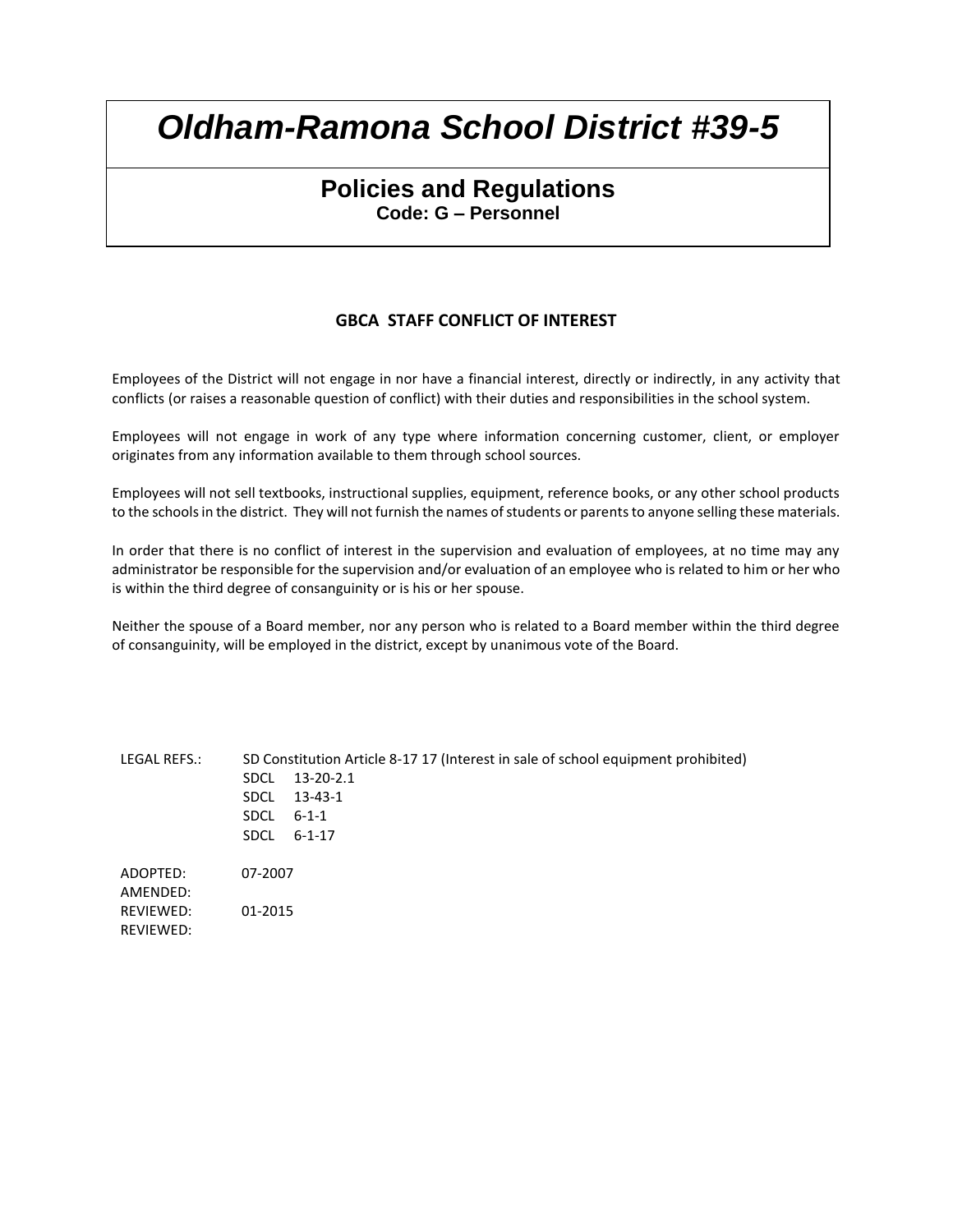# **Policies and Regulations Code: G – Personnel**

## **GBCBB EMPLOYEE USE OF NETWORKING SITES**

Technology will be used to complement and foster public education. Utilization by employees must not distract from or disrupt the educational process. Proper decorum is the standard of conduct expected of a professional. That standard will apply to the use of technology and social networking sites.

The Superintendent will ensure that staff members are reminded and informed of the importance of maintaining proper decorum when using technology as well as in person.

Proscribed conduct includes:

- 1) Improper fraternization with students.
- 2) Listing students as friends on networking sites.
- 3) Staff members providing private phone numbers without prior approval of the district.
- 4) Inappropriate email or phone contact with students.
- 5) Posting items containing inappropriate sexual content.
- 6) Posting items exhibiting or advocating illegal use of drugs or alcohol.

Electronic contacts with students should be through the District's property except in the case of an emergency. When interacting with each other, District staff and students shall:

- 1) Not include in electronic communication between staff, students, and/or parents/guardians comments or content that would not be acceptable in a face-to-face communication;
- 2) Not disclose, use, or disseminate unauthorized personal information of another person;
- 3) Distinguish between personal social networking sites and professional social networking sites. Staff shall not invite or accept current District students, except for the staff person's relatives, into any personal social networking sites; and
- 4) Evaluate all information for its accuracy, reliability, and authority.

The administration will monitor improper use of technology, and impose sanctions up to and including dismissal from employment. Employees have no expectation of privacy with respect to utilization of district property, nor engagement in social networking sites.

Disciplinary action may be taken against staff or students whose communications (on or off-site) constitute a threat and cause a substantial disruption to the education environment or substantially interferes with another's rights. Criminal action may be taken if the communication constitutes a threat.

LEGAL REFS.: SDCL 13-43-17 through 30 – Professional Teachers Practices' and Standards Commission SDCL 13-43-38 through 50 – Professional Administrators Practices' and Standards Commission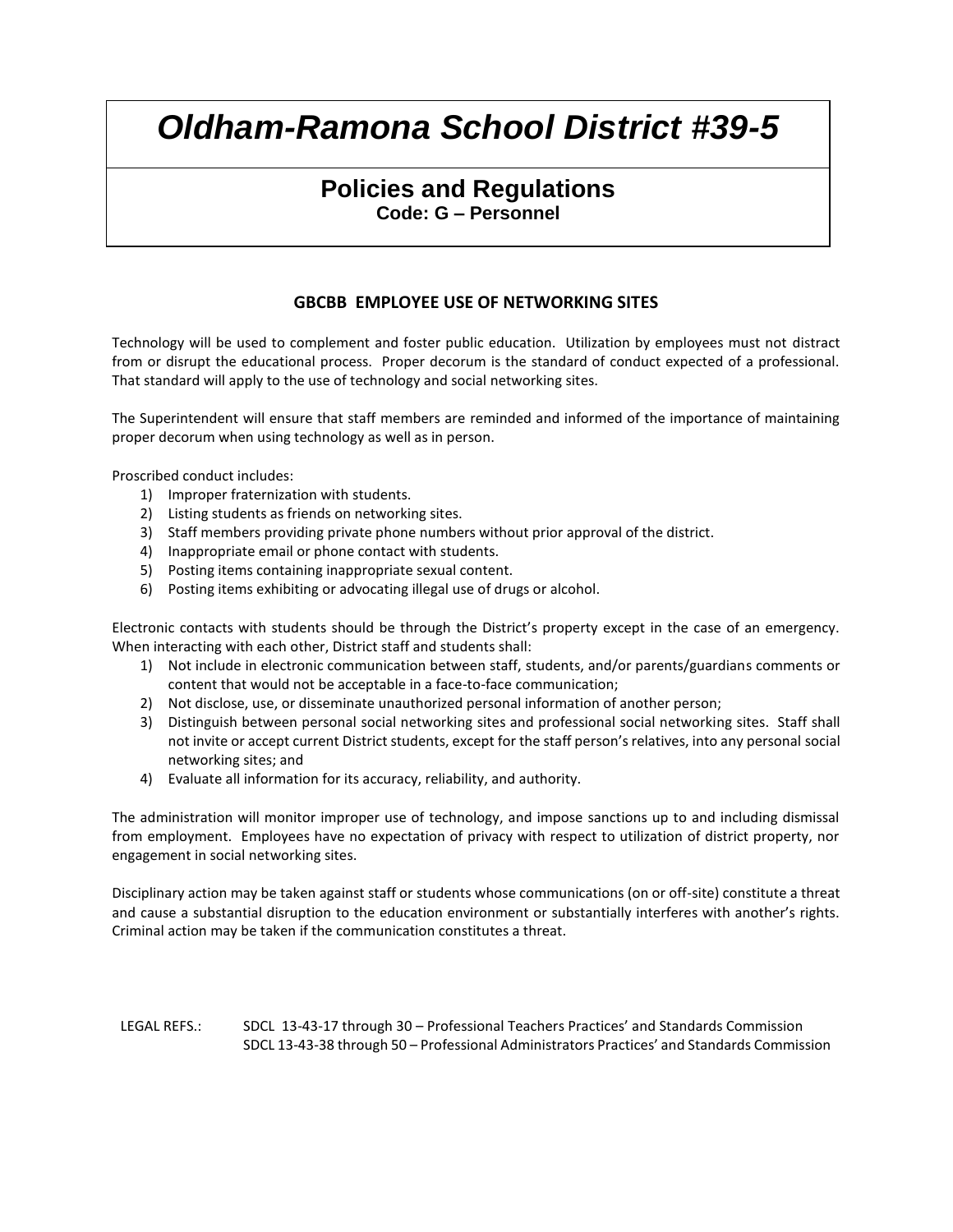ADOPTED: 12-2015 AMENDED: REVIEWED: REVIEWED: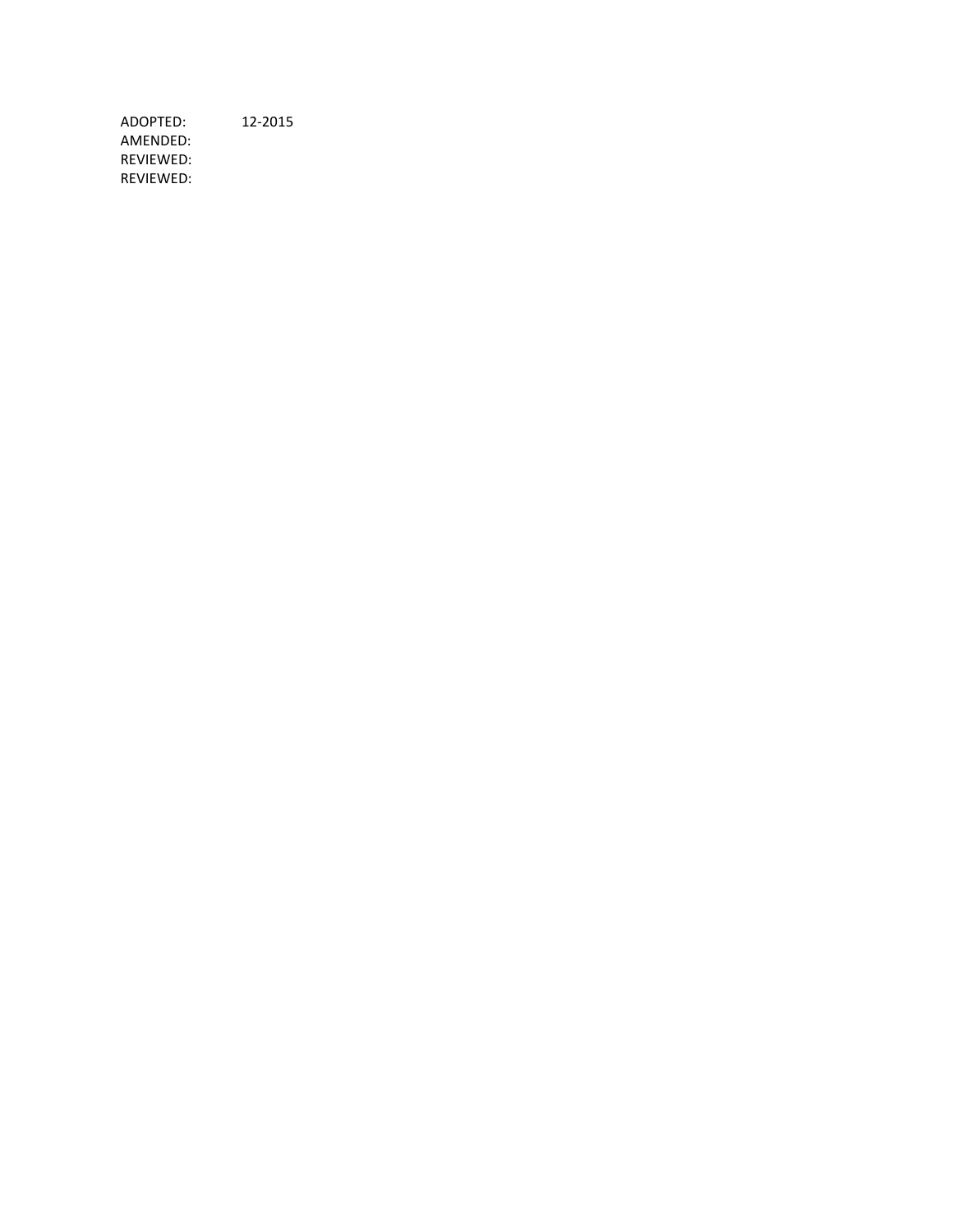# **Policies and Regulations Code: G – Personnel**

## **GBEB - EMPLOYEE COMMUNICABLE DISEASES**

The board recognizes its responsibility to provide a clean and healthy environment for students and school employees.

The determination of whether an infected employee be excluded from work activities shall be made on a case-by-case basis, under the direction of the principal/building administrator or designee.

In situations where the decision requires additional knowledge and expertise, the principal will refer the case to an advisory committee for assistance in determining the proper course of action.

The advisory committee may be composed of:

- 1. a representative from the State Health Department;
- 2. the employee's physician;
- 3. the employee and/or designee;
- 4. the school health service's supervisor;
- 5. the superintendent or designee; and
- 6. other appropriate school personnel.

In making the determination, the advisory committee shall consider:

- 1. the physical condition of the school employees;
- 2. the expected type(s) of interaction with others in the school setting;
- 3. the impact on both the infected school employee and others in that setting;
- 4. the South Dakota Department of Health guidelines and policies;
- 5. the status of certification of health of the employee under South Dakota Law;
- 6. the recommendation of the County Health Officer, which may be controlling;
- 7. information regarding the infected employee, which is, deemed part of his/her personnel records, therefore is classified as "Confidential".

The advisory committee may officially request assistance from the State Department of Health.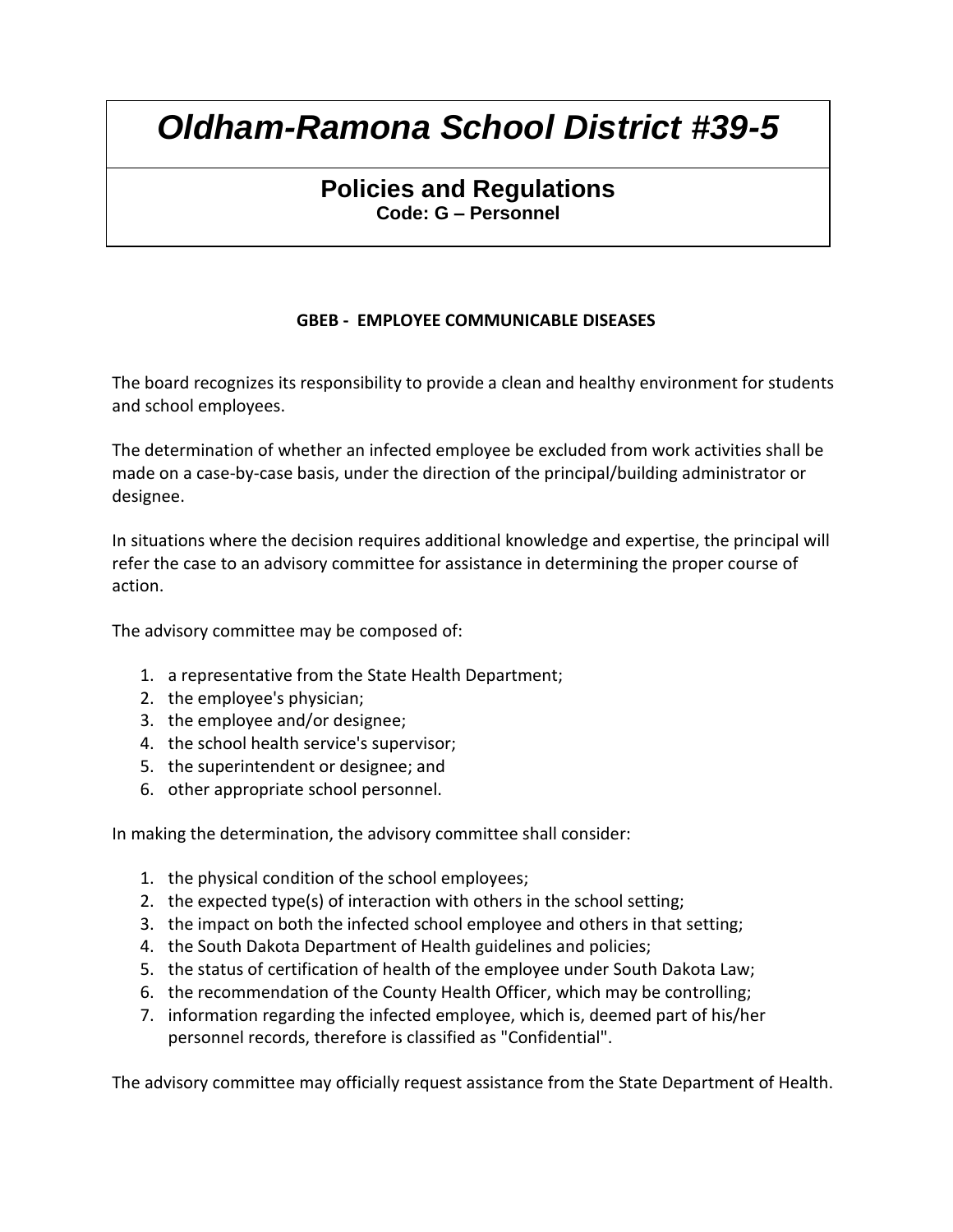If employment of an infected employee is to be interrupted or discontinued, the employee will be entitled to use available medical leave and receive available benefits.

Public information will not be revealed about the employee who may be infected. If the employee is permitted to remain in the school setting, the principal, will provide, as appropriate to school employees who have regular contact with the employee, as to the employee's medical condition and other factors needed for consideration in carrying out job responsibilities.

Health guidelines for work attendance are established and interpreted with the context of the case. The guidelines are not inclusive but are available to be used as a resource. School personnel will refer to school health professionals for specific judgments in interpreting the guidelines.

Instructions in appropriate handling of blood and body fluids will be provided. Hand washing after contamination, food preparation and health/hygiene care performed in different sink and work areas, maintenance cleaning and other personal hygiene measures are part of creating a healthy environment.

Specific health concerns may require the advisory committee to make a determination on school attendance or participation in school activities.

LEGAL REFS.: SDCL 1-27-3

ADOPTED: 9/2020 AMENDED: REVIEWED: REVIEWED: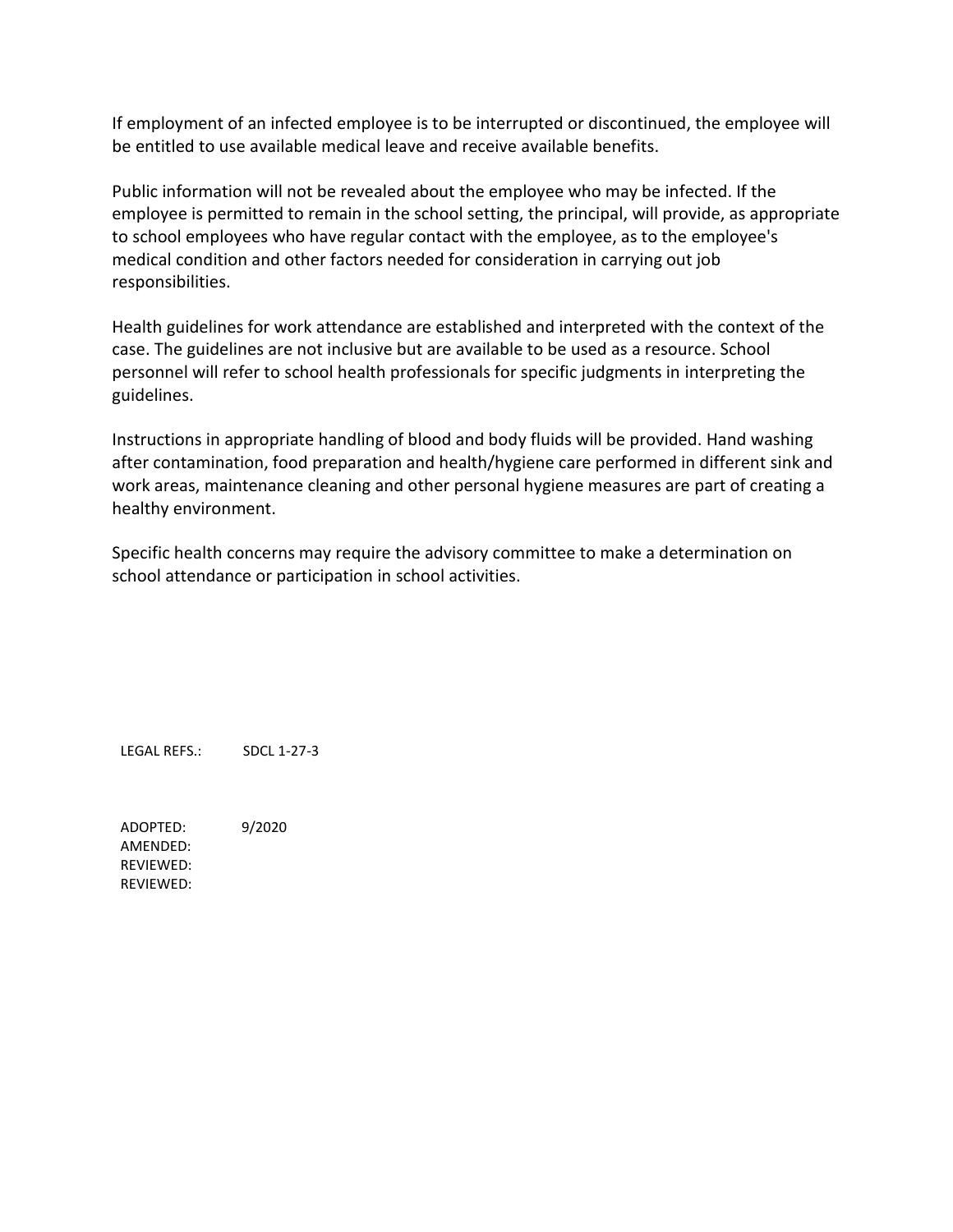# **Policies and Regulations Code: G – Personnel**

## **GBEB-(R) - EMPLOYEE COMMUNICABLE DISEASES - GUIDELINES**

Health guidelines for work attendance are established and interpreted with the context of the situation. The guidelines are not inclusive but are available to be used as a resource. Specific needs will be addressed individually. School personnel will refer to school health professionals for specific judgments in interpreting the guidelines.

| Disease and Incubation Period*                                     | <b>Rules for Work Attendance</b>                                                                                                                                                                                                                                                       |
|--------------------------------------------------------------------|----------------------------------------------------------------------------------------------------------------------------------------------------------------------------------------------------------------------------------------------------------------------------------------|
| Acquired Immune Deficiency Syndrome (AIDS)<br>*6 months-five years | Determination should be made by the Advisory<br>Committee as outlined in the Disease Policy.<br>The State Department of Health guidelines on<br>AIDS shall be used as reference.                                                                                                       |
| Chicken Pox<br>*14-21 days                                         | The employee may attend work after all pox<br>are dry and scabbed.                                                                                                                                                                                                                     |
| Cytomegalovirus (CMV) Salivary Gland Viruses                       | The employee may attend work. Precautions<br>should be taken by contacts with<br>immunosuppression as anti-cancer or organ<br>transplants as well as anyone with suspected<br>or known pregnancy. Good hand washing in all<br>cases should eliminate risk of transfer of<br>infection. |
| days or longer.                                                    | Giardiasis and Infectious Enteric Diseases *5-25 The employee may attend work. Food handlers<br>must remain at home until they have three<br>negative stool specimens. Good hand washing<br>in all cases should eliminate risk of transfer of<br>infection.                            |
| <b>Herpes Simplex</b><br>$*2-12$ days                              | The employee may attend work during an<br>active case. Good hand washing in all cases<br>should eliminate risk of transfer of infection.                                                                                                                                               |
| Impetigo variable<br>*4-10 days                                    | The employee may attend school if under<br>treatment and covered or dry.                                                                                                                                                                                                               |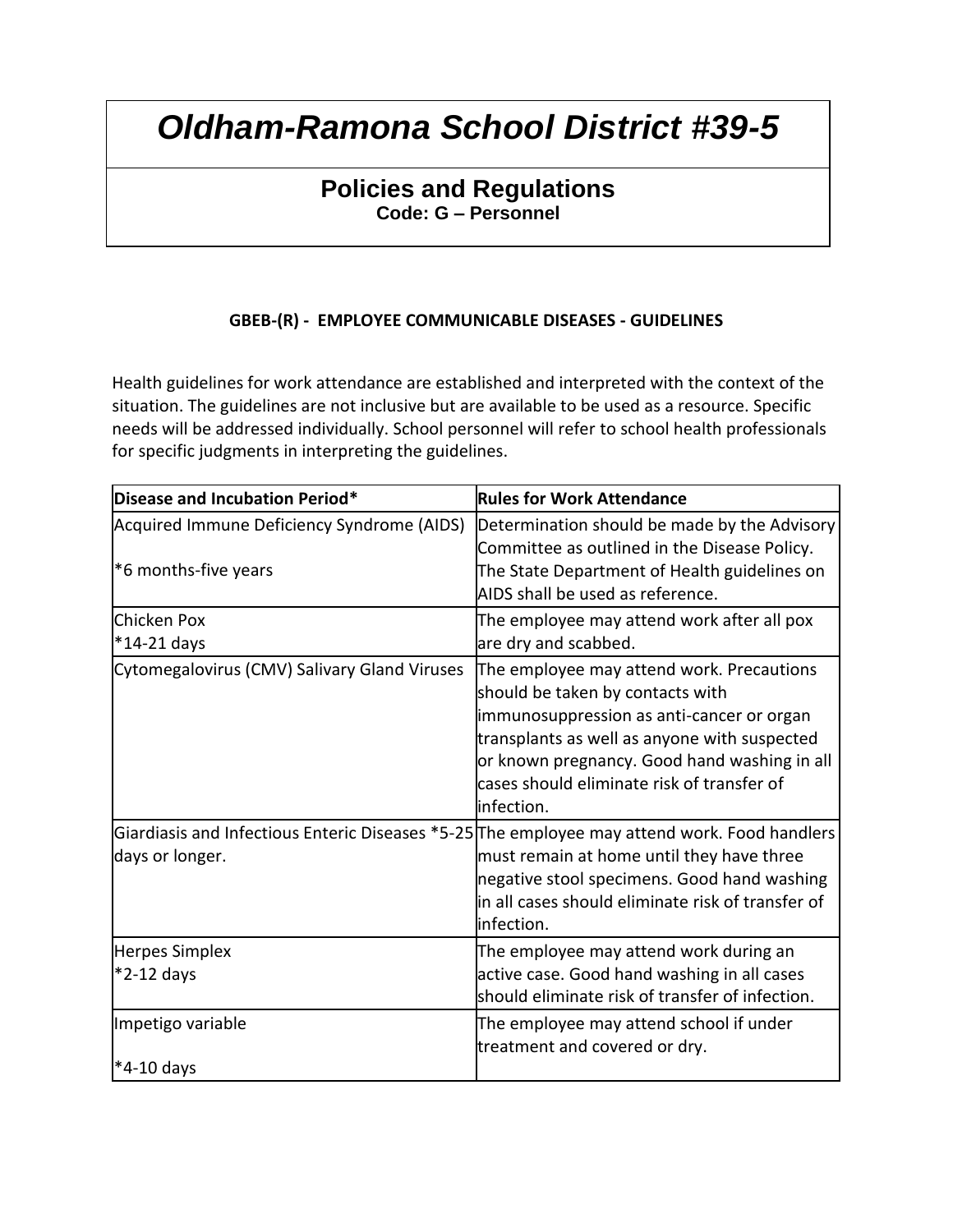| Infectious Hepatitis                                                                                 | The employee may attend work as directed by<br>the physician. Appropriate personal hygiene                                                                                                                    |  |
|------------------------------------------------------------------------------------------------------|---------------------------------------------------------------------------------------------------------------------------------------------------------------------------------------------------------------|--|
| *15-40 days (Average 25 days)                                                                        | precautions should eliminate risk of transfer of<br>infection.                                                                                                                                                |  |
| Measles (Red, Hard, Rubeola, 7-day)<br>*8-14 days                                                    | The employee may attend work after a<br>minimum of seven (7) days. Employees who<br>have had contact with measles may attend<br>work if the employee has had the measles or if<br>immunization is up to date. |  |
| Infectious Mononucleosis (Glandular Fever) *2-The employee may attend work as directed by<br>6 weeks | the physician.                                                                                                                                                                                                |  |
| <b>Mumps</b><br>*12-21 days                                                                          | The employee may attend work after swelling<br>has disappeared.                                                                                                                                               |  |
| Pediculosis (Lice)                                                                                   | The employee may attend work after<br>treatment.                                                                                                                                                              |  |
| Pink Eye (Conjunctivitis)<br>*5-12 days                                                              | The employee may attend work after the eye is<br>clear, under treatment or with physician's<br>written permission.                                                                                            |  |
| Plantar's Wart                                                                                       | The employee may attend work.                                                                                                                                                                                 |  |
| Ring Worm (Scalp, Body, Athlete's Foot)                                                              | The employee may attend work if area is under<br>ltreatment.                                                                                                                                                  |  |
| Rubella (3-day, German Measles)<br>$*14-21$ days                                                     | The employee may attend work after a<br>minimum of four days. Prevent exposure of<br>pregnant women.                                                                                                          |  |
| Scabies (7-year itch, Mites)                                                                         | The employee may attend work after<br>treatment.                                                                                                                                                              |  |
| Streptococcal Infections (Scarlet Fever,<br>Scarletina, Strep Throat)                                | The employee may attend work 24 hours after<br>initiating oral antibiotic therapy and clinically<br>well.                                                                                                     |  |
| $*1-3$ days                                                                                          |                                                                                                                                                                                                               |  |

All communicable and chronic disease should be reported to Health Services.

\*Time interval between initial contact with an infectious agent and the first sign of symptom of the disease.

LEGAL REFS.:

ADOPTED: 9/2020 AMENDED: REVIEWED: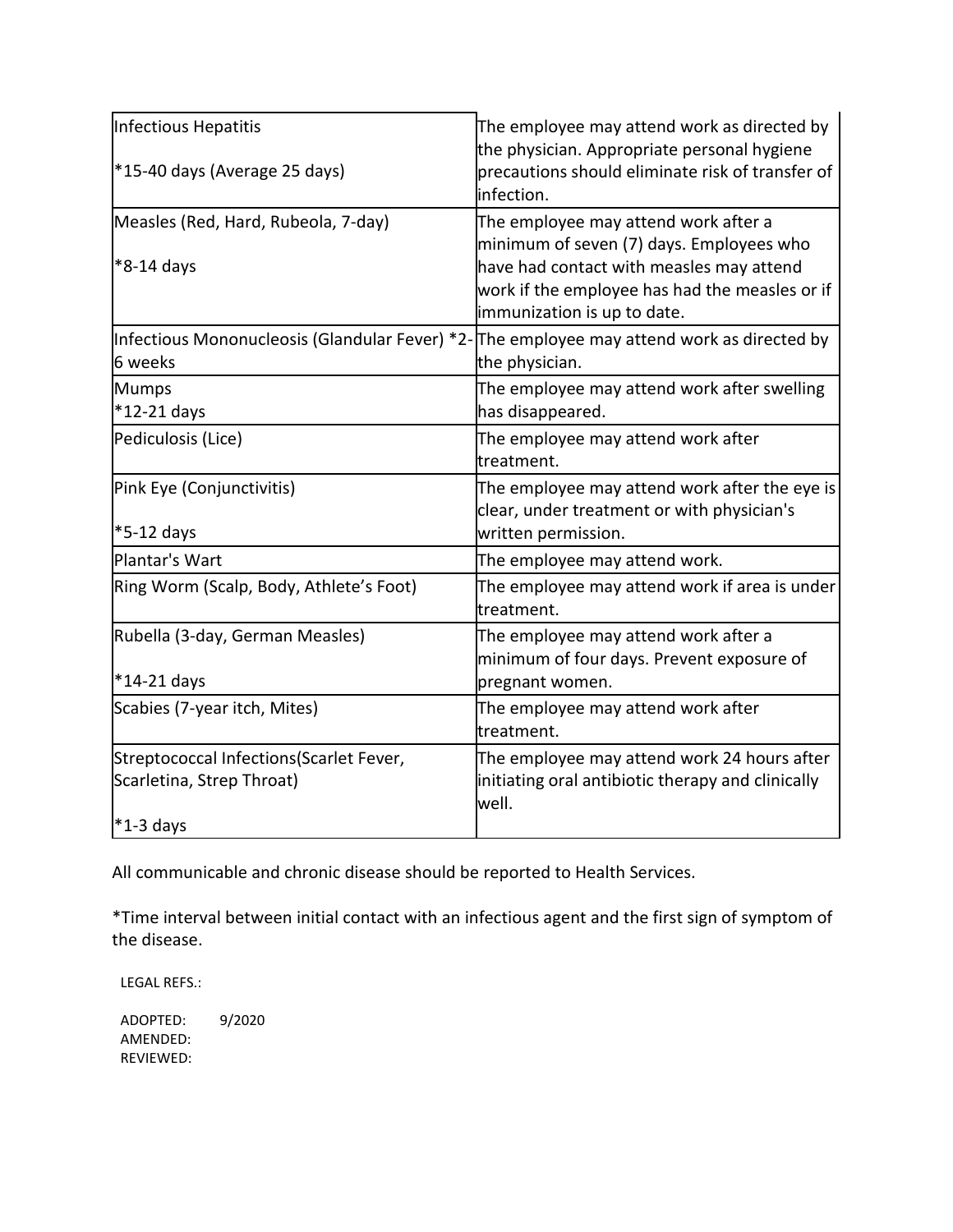# **Policies and Regulations Code: G – Personnel**

## **GBEC USE OF ALCOHOL AND OTHER DRUGS BY EMPLOYEES DRUG FREE WORKPLACE**

Student and employee safety is a paramount concern to the school board. Employees under the influence of alcohol and/or other drugs are a serious risk to themselves, to students, and to other employees. Therefore, the school board will not tolerate the unlawful manufacture, use, possession, sale, distribution, or being under the influence of alcohol and/or other drugs. Any employee who violates this policy will be subject to disciplinary action, which may include dismissal, and referral for prosecution. Each employee of the district is hereby notified that, as a condition of employment, the employee must abide by the terms of this policy and will report to the superintendent any criminal alcohol and/or other drug statute convictions for any alcohol and/or drug violation. Such notification must be made by the employee to the superintendent no later than five (5) days after conviction. Should the affected employee be the superintendent s/he will report to the Board no later than the next regular meeting of the Board.

Within thirty (3) days after receipt of information concerning an alleged or proven violation(s) of this policy, the district will take appropriate disciplinary action, which may include termination of employment, requiring the employee to participate in alcohol and/or other drug abuse assistance or rehabilitation programs, and possible referral for prosecution.

All employees will attend a district alcohol and/or drug-free awareness program at which employees will be informed about the dangers of alcohol and/or other drug use/abuse, this policy of maintaining and alcohol and/or other drugfree environment, available alcohol and/or other drug counseling; rehabilitation, and employee assistance programs; and the disciplinary sanctions that may be imposed upon employees for alcohol and/or other drug use or abuse violations. The information will be disseminated to each employee via written and oral communication.

The school board recognizes that employees who have an alcohol and/or other drug use/abuse problem should be encouraged to seek professional assistance. An employee who requests assistance shall be provided a listing of the regional treatment facilities or agencies to assist him/her in their choice of a service provider.

When a staff member has consumed alcoholic and/or illegal drugs off school property and/or before a school activity, the staff member will not be allowed on school property or to participate in school activities. Staff members who violate this regulation will be subject to the same disciplinary sanctions, as for possession or consumption on school property.

The school board hereby commits itself to a continuing good faith effort to maintain a drug-free environment.

A copy of this policy shall be given to all present and future employees.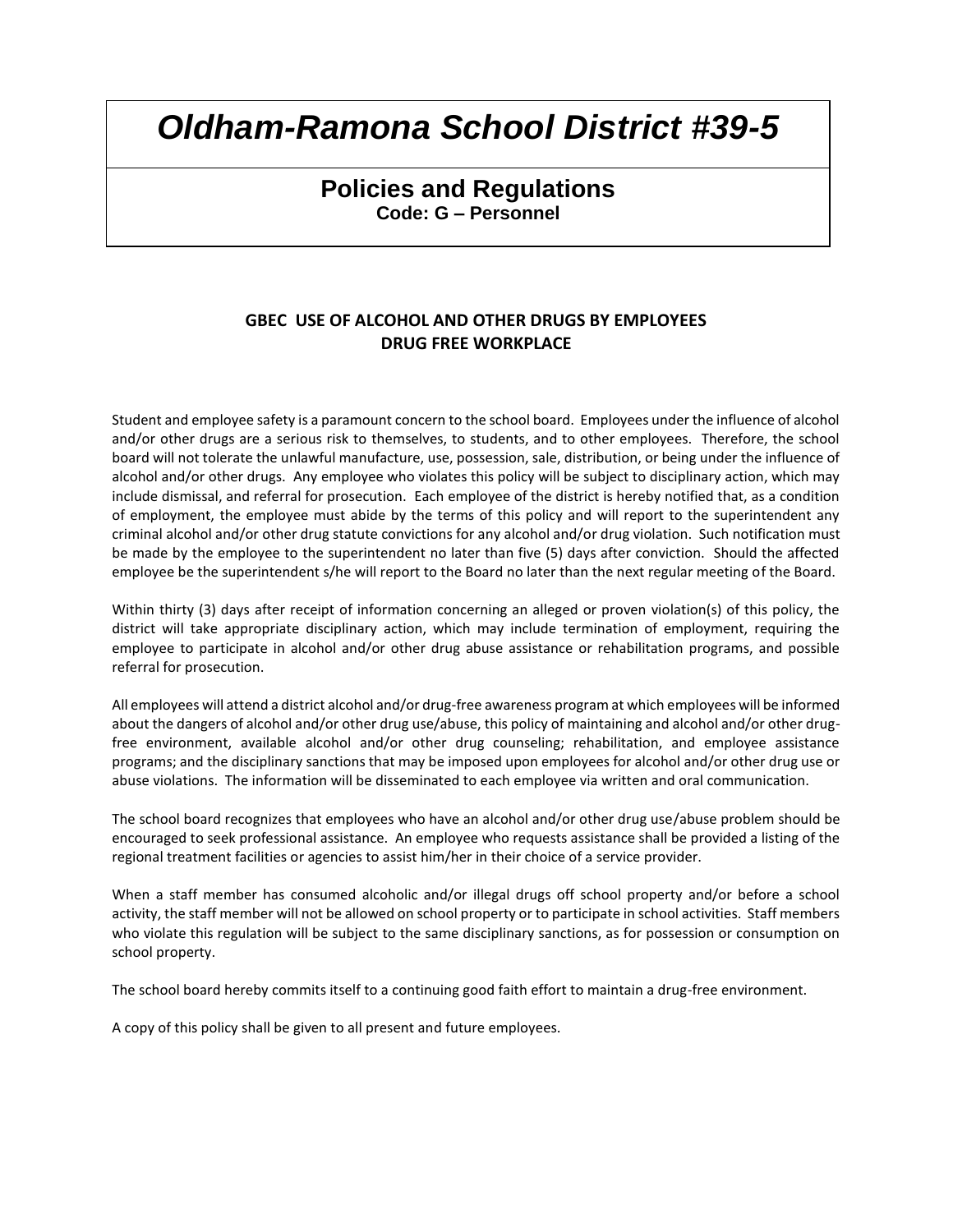LEGAL REFS.: 41 USC Chapter 81 (Drug Free Workplace Act of 1988)

ADOPTED: 02-1995<br>AMENDED: 10-2015 AMENDED: REVIEWED: REVIEWED: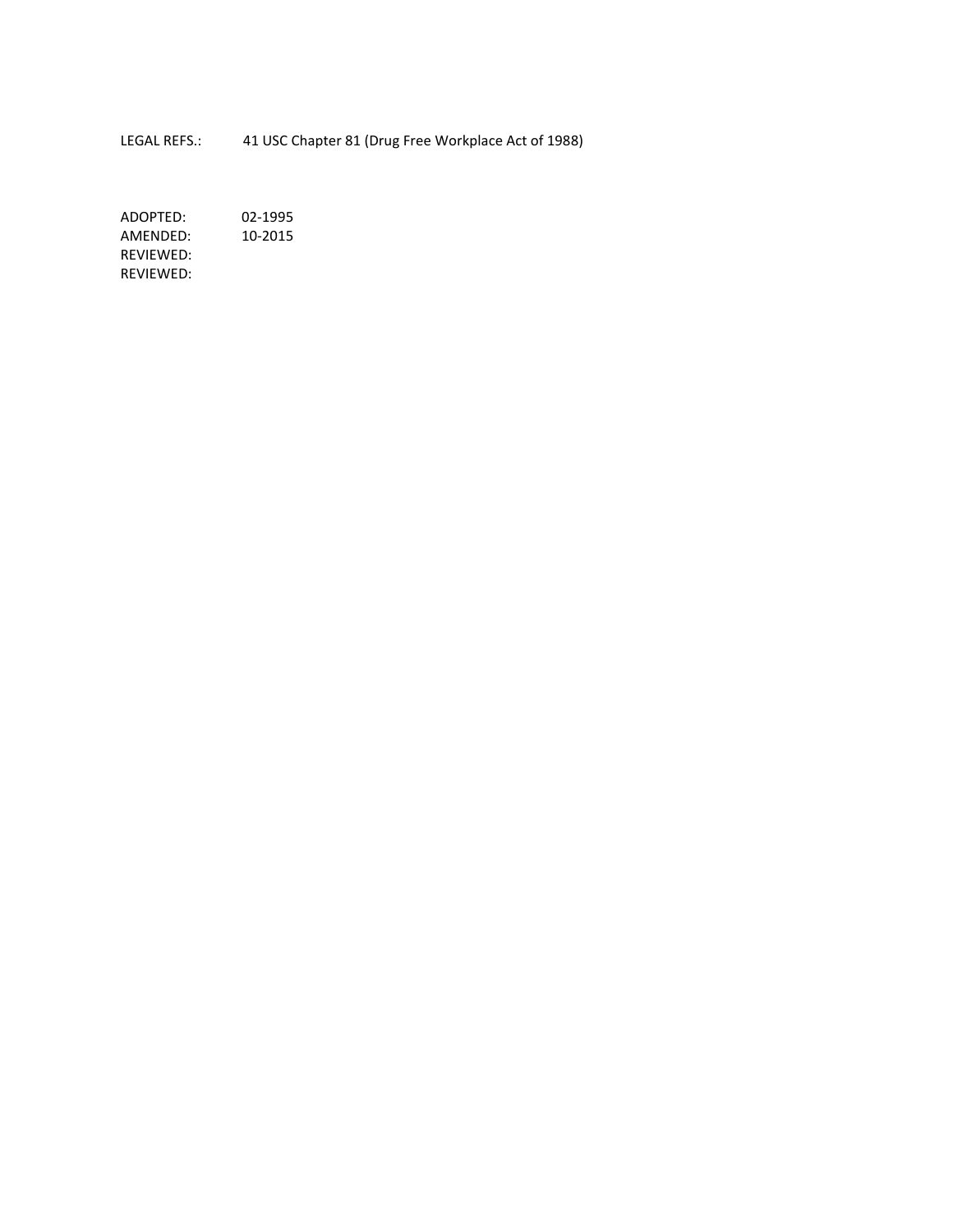# **Policies and Regulations Code: G – Personnel**

## **GBL PERSONNEL RECORDS**

A file of personnel records shall be maintained in the Superintendent's office for each employee of the school district. A file shall be kept for all resigned or retired employees, including such essential information as specified by state and federal laws.

#### **Confidentiality**

Personnel information concerning district employees is generally confidential. Some personnel information is "public record" and must be released to any person upon request:

- 1. salaries,
- 2. routine directory information, consisting of employee's name and address, and subject to the employee's right to direct that his/her address not be disclosed, and
- 3. employment applications and related materials submitted by individuals hired into executive or policymaking positions within the District.

However, any current or prior contract with any public employee and any related document that specifies the consideration to be paid to the employee is by law a public document and to which the public has the right to examine and make memoranda and abstracts therefrom during regular school hours.

Pursuant to state law, any record or document, regardless of physical form, created by the District in connection with the evaluation of the Superintendent constitutes personnel information and is not open to inspection or copying.

Records of an employee's evaluation shall not be released without the written consent of the employee unless authorized or required by law.

Files containing medical information regarding an employee, including employment accommodations pursuant to Americans with Disabilities Act (ADA) and Rehabilitation Act Section 504, will be kept separate from other personnel files and shall not be released without the written consent of the employee unless authorized or required by law.

#### **Types of Information**

The records shall contain, at a minimum, the following information:

- 1. The correct name and the current address and telephone number of the employee;
- 2. An accurate record of the work experience of the employee;
- 3. Current data on education completed, including the transcripts of all academic work;
- 4. Proof of requirements fulfilled in order to be eligible for salary;
- 5. Current data on credentials and certification;
- 6. Records of assignment;
- 7. Evaluation of performance;
- 8. Letters of commendation, reprimand, or omission of duty.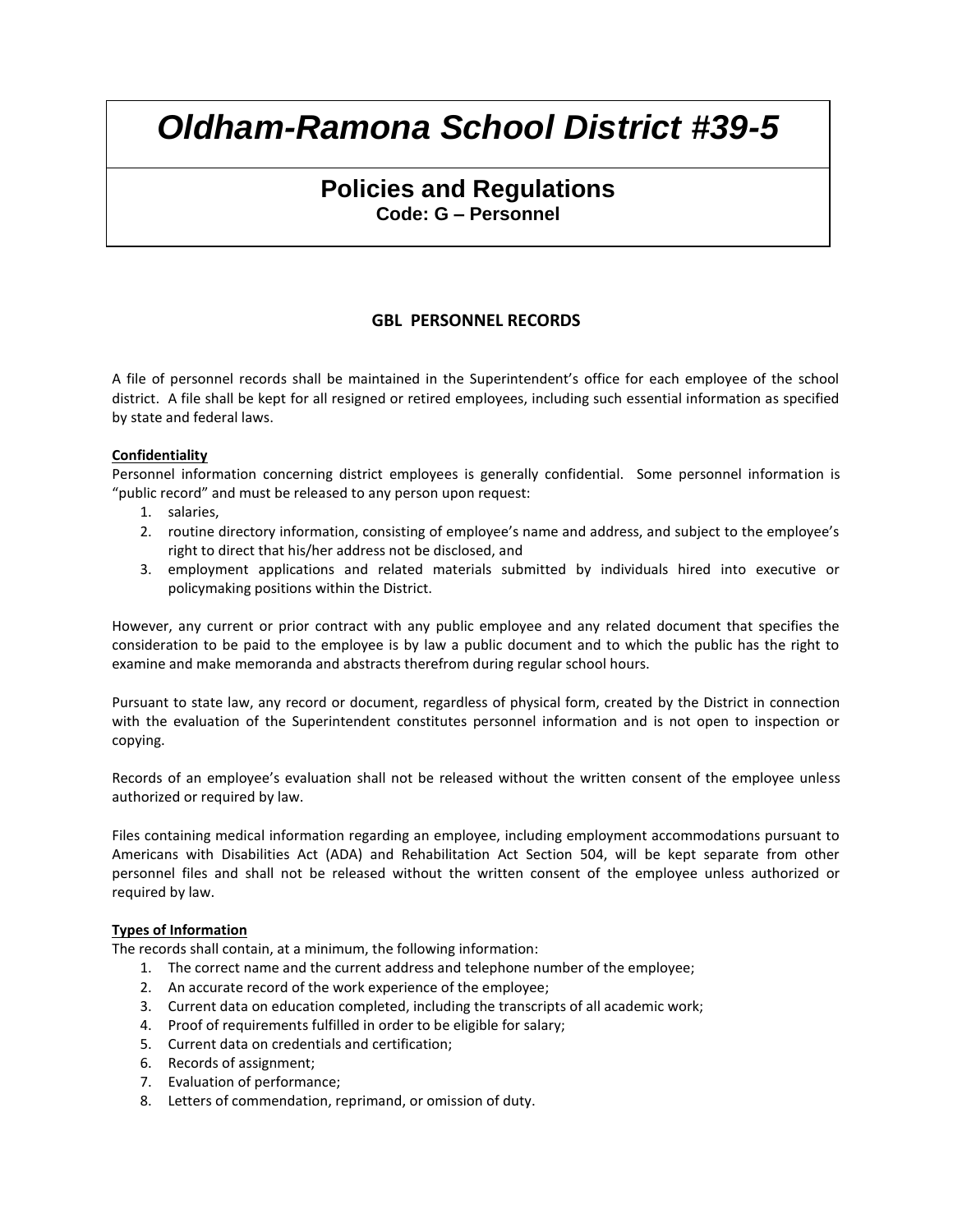#### **Use of Personnel Records**

All the contents of the personnel records file shall be available for inspection by the employee concerned. The District reserves the right to have a member of the Superintendent's office staff present at the time the employee inspects his or her personnel file. Similarly, at the time the record is reviewed, the employee shall have the right to have present a representative of his or her own choosing, if desired.

The employee shall have the right to respond in writing to all materials contained in the personnel file. Responses shall become part of the file.

Any complaints directed towards an employee, which are placed in the personnel file, are to be promptly called to the employee's attention in writing.

#### **Parental Notice**

Consistent with an in accordance with No Child Left Behind, if the District receives Title I funds, at the beginning of the school year the District shall inform the parents of children attending school that the parents may request information regarding the professional qualifications of their children's teachers. Upon receipt of a parental request for this information, the District shall provide the following information:

- 1) whether the teacher has met state qualification and licensing criteria for the grade levels and subject areas in which the teacher provides instruction,
- 2) whether the teacher is teaching under "Plan of Intent" status,
- 3) the baccalaureate degree major of the teacher and any other graduate certification or degree held by the teacher, and the field of discipline of the certification or degree, and
- 4) whether the child is provided services by paraprofessionals and, if so, their qualifications.

The District shall provide a response to the parents' request in a timely manner. In addition, parents shall be provided timely notice that their children have been assigned or have been taught for four or more consecutive weeks by teachers who are not highly qualified.

LEGAL REFS.: Public Law 107-110 (No Child Left Behind Act of 2001) SDCL 1-27-1.5 (7) SDCL 1-27-1.5 (15) SDCL 13-42-70

ADOPTED: 09-1970 AMENDED: 09-2014 REVIEWED: REVIEWED: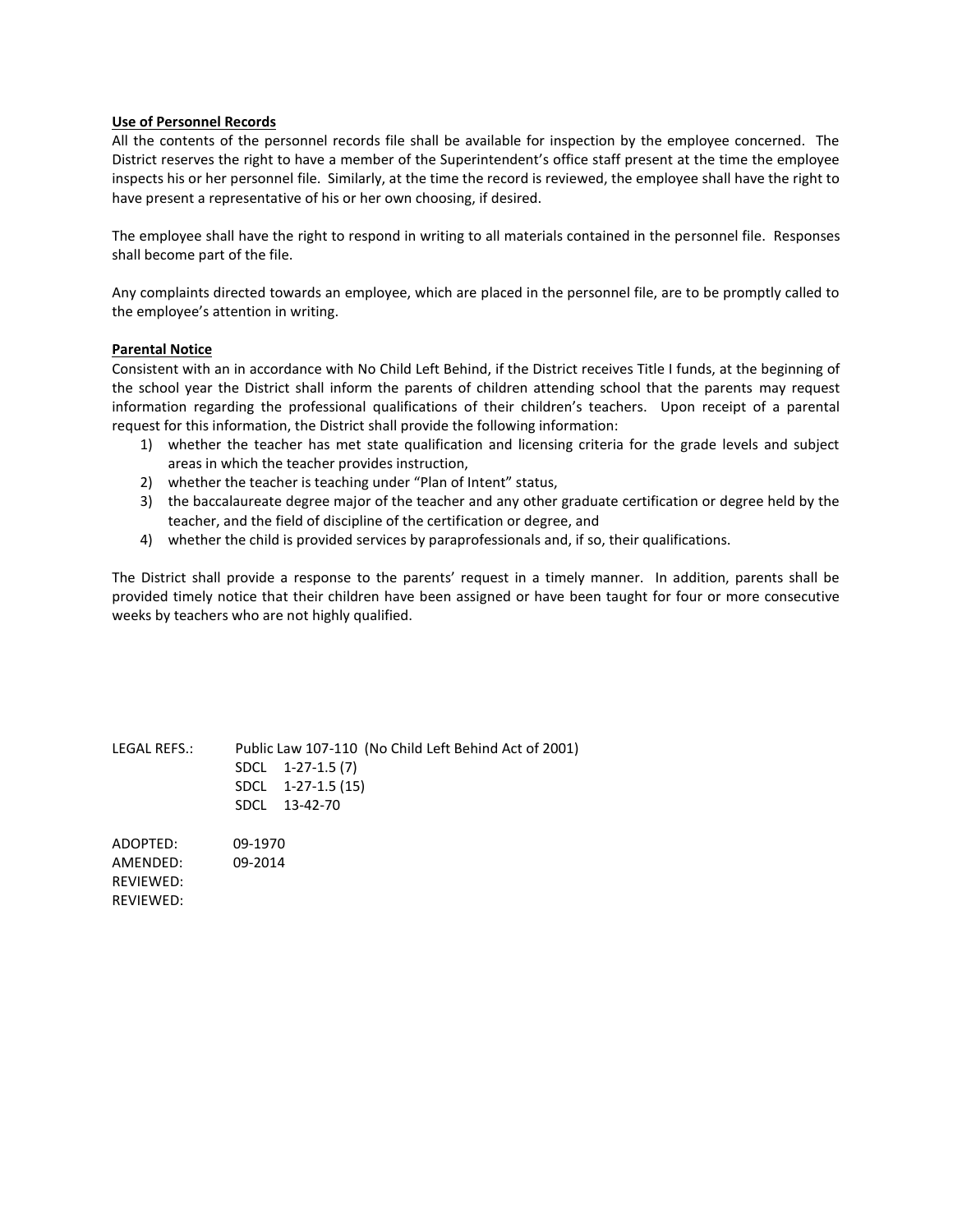# **Policies and Regulations Code: G – Personnel**

## **GBM STAFF COMPLAINTS AND GRIEVANCES**

The Board will encourage the administration to develop effective means for resolving differences that may ariseamong employees and between employees and administrators; reduce potential areas of grievances; and establishand maintain recognized channels of communication between the staff, administration, and the Board.

Grievance procedures should provide for prompt and equitable adjustment of differences at the lowest possibleadministrative level, and each employee should be assured opportunity for an orderly presentation and review ofcomplaints and concerns. Channels established will provide for the following:

1. That teachers and other employees may appeal a ruling of a principal or other administrator to the superintendent;

2. That all school employees may appeal a ruling of the superintendent to the Board.

The procedures established for the resolution of grievances in agreements negotiated with recognized employeebargaining units will apply only to "grievances" as defined in the particular agreement.

ADOPTED: 03-2021 AMENDED: REVIEWED: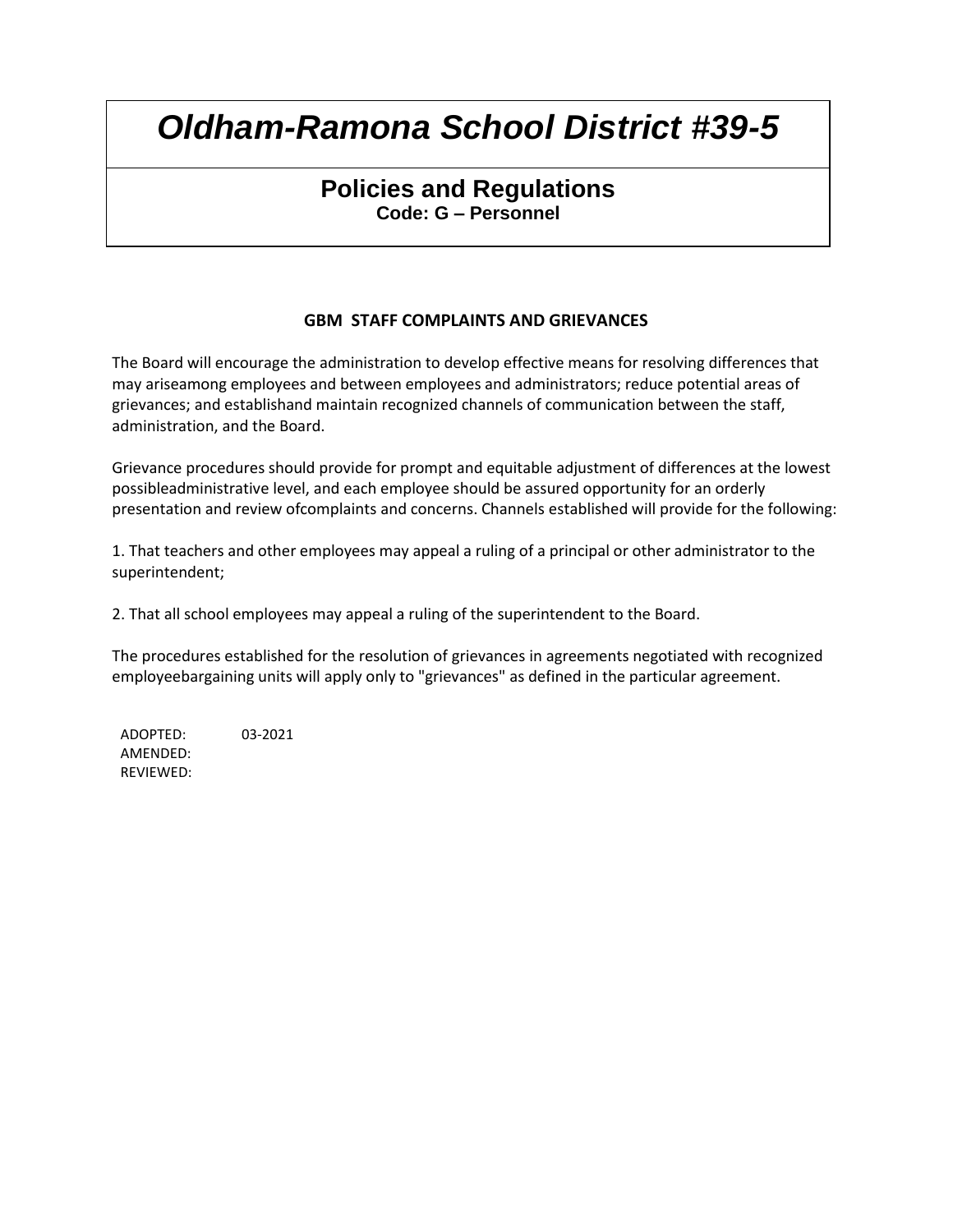# **Policies and Regulations Code: G – Personnel**

## **GBM-R(1) STAFF COMPLAINTS AND GRIEVANCES PROCEDUERES (Regulations)**

## **Article I**

## Definitions:

- A "grievance" is a complaint by a person or group of persons employed by the Oldham-Ramona School District #39-5, made either individually or by a duly authorized and recognized employee association through its representative, that there has been a violation, misinterpretation or inequitable application of any existing agreement, contract, policy, rule, or regulation of the School Board. Negotiations for, or a disagreement over, a non-existing agreement, contract, policy, rule, or regulation is not a "grievance."
- An "aggrieved person" is the person or group of persons filing the grievance.
- "Board" means the School Board of the district.
- "Days" shall mean calendar days unless otherwise specified.

## **Article I**I

### Purpose:

The purpose of this procedure is to secure, at the lowest possible level, equitable solutions to the problems which may from time to time arise between employees and the district and to facilitate this purpose these proceedings will be kept as informal and confidential as may be appropriate at any level of the procedure.

Nothing herein contained shall be construed as limiting the rights of any employee having a grievance to discuss the matter informally with any appropriate member of the administration, and having the grievance adjusted without the intervention of the employee association, provided the adjustment is not inconsistent with the terms of any settlement with the employee association then in effect. The employee or the administrator involved in the grievance may be represented by a representative at such an informal discussion only by the mutual consent of the employee and the appropriate member of the administration.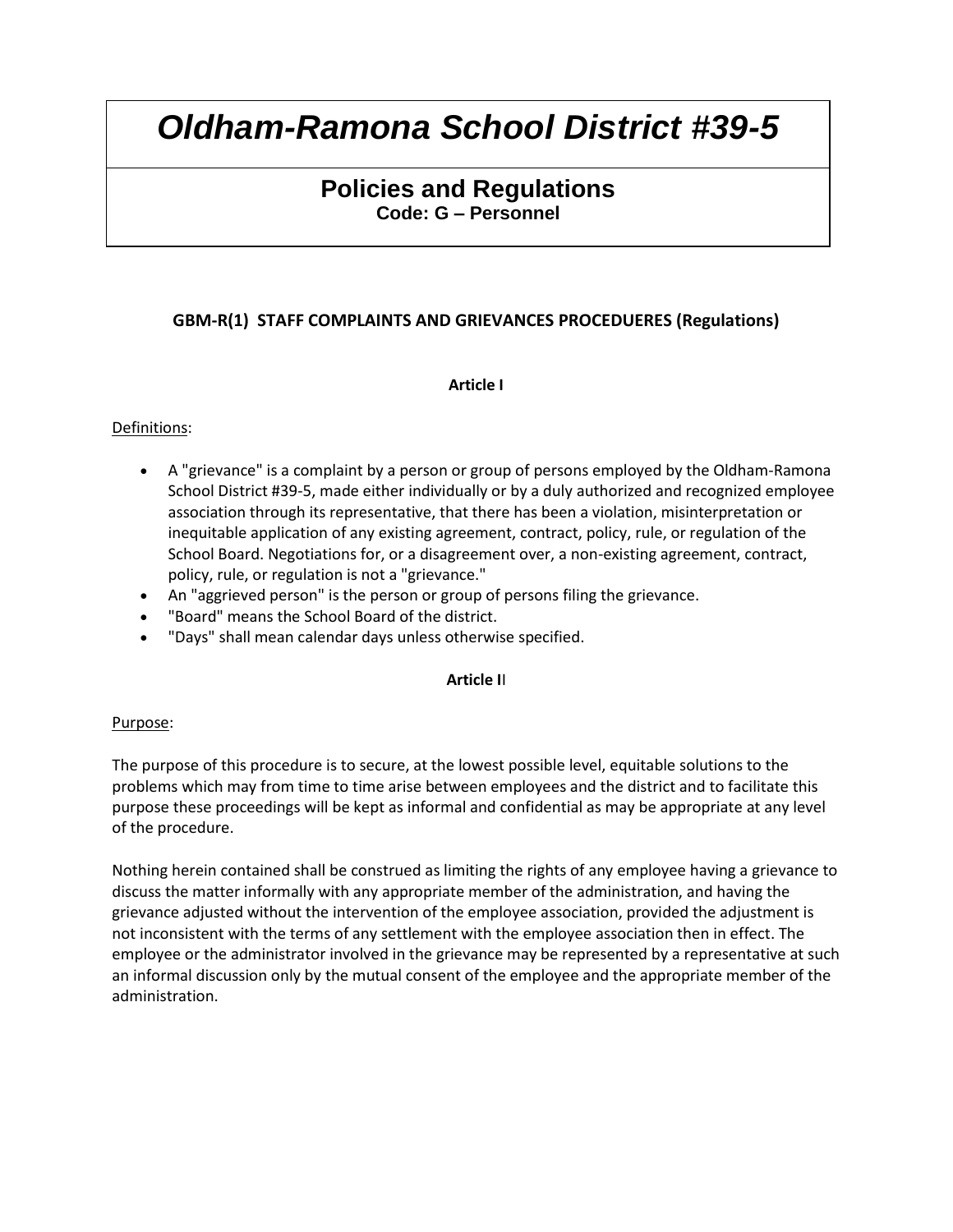### **Article III**

## Procedure:

- It is important the grievances be processed as rapidly as possible. The number of days indicated at each level shall be the maximum and every effort should be made to expedite the process.
- If appropriate action is not taken by the employee within the time limit specified, the grievance will be deemed settled on the basis of the disposition at the preceding level. The time limits specified herein may be extended by mutual agreement, provided the time extension is requested within the time limits provided in the Article.
- If an employee does not file a grievance in writing with the principal or other supervisor within 1O calendar days after the employee knew, or should have known, of the act or condition on which the grievance is based, the grievance shall be considered as having been waived.
- A supply of the grievance forms shall be on file with the building principal, and/or the immediate supervisor.

#### **Article IV**

### Informal Procedures:

If an employee feels he has a grievance, he shall first discuss the matter with his supervisor, principal or other administrator, to whom he is directly responsible in an effort to resolve the problem.

#### **Article V**

### Formal Procedures:

**LEVEL ONE** - School Principal, Immediate Supervisor or Other Administrator

- If an aggrieved person is not satisfied with the disposition of his problem through informal procedures, he shall submit his grievance in writing.
- Signed copies of the written grievance shall be delivered by the employee to each of the following: supervisor, principal or other administrator, the Superintendent of schools, and the president of the School Board.
- An employee who is not directly responsible to a building principal may submit his formal written grievance to the administrator or supervisor to whom he is directly responsible.
- The administrator, within five days of the filing of the grievance shall render his decision in writing to the aggrieved person.

### **LEVEL TWO** - Superintendent of Schools

• If an aggrieved person or the Board is not satisfied with the decision concerning his grievance at Level One, or if no written decision has been rendered within five days, he shall, within three days after the decision is rendered, or within eight days after filing at level one, resubmit his grievance in writing to the Superintendent of schools.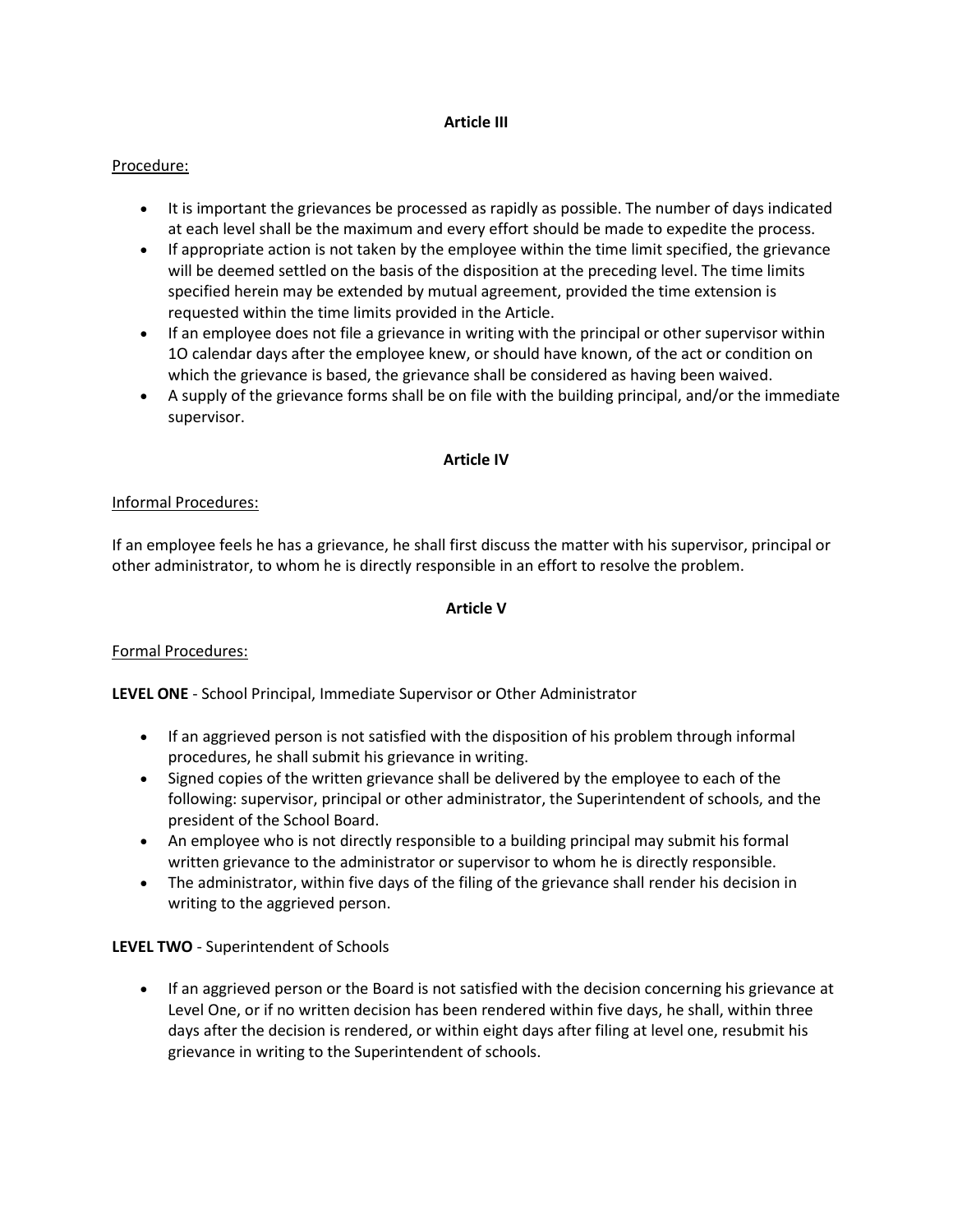The Superintendent of schools shall within five days from the filing of the written grievance meet with the aggrieved person for the purpose of resolving the grievance. The Superintendent shall, within five days after this meeting render his decision in writing to the aggrieved person.

## **LEVEL THREE** - Board of Education

- If the aggrieved person or the Board is not satisfied with the disposition of the grievance at Level Two, or if no written decision has been rendered within five days, he shall within five days thereafter resubmit the grievance to the business manager and the president of the Board.
- At its next meeting, or at a time mutually agreed upon by the parties, the Board or its designated agent shall hold a hearing on the grievances. The decision of the Board shall be rendered in writing within five days after the hearing.

## **LEVEL FOUR**

If the aggrieved person is not satisfied with the disposition of the grievance at Level Three or if no written decision has been rendered within the time period set forth in the preceding paragraph, he may, within 1O days after receipt of the written decision is due, whichever is earlier, appeal to the Department of Labor, pursuant to statute. The inclusion of this paragraph in this grievance procedure shall not constitute a waiver by either party of its rights to dispute the authority of the Department of Labor to hear the appeal and/or render any particular decision.

### **Article VI**

### Miscellaneous:

- If, in the course of investigation of any grievance by representatives of the complainant, such investigation requires their presence in a school building; they shall report immediately to the principal of such building being visited and state the purpose of the visit.
- Interruption of regularly assigned classes or activities shall be avoided and students shall not be included in any phase of the grievance procedure except with the mutual consent of both parties.
- Any party or parties in interest shall appear and may be represented at formal Levels One and Two of the grievance procedure by one representative. When the representative is not a member of the employee organization, the employee organization shall have the right to have one spokesperson present and to have that spokesperson state its views at the formal Levels One and Two of the grievance procedure except when the aggrieved person specifically request.

ADOPTED: 03-2021 AMENDED: REVIEWED: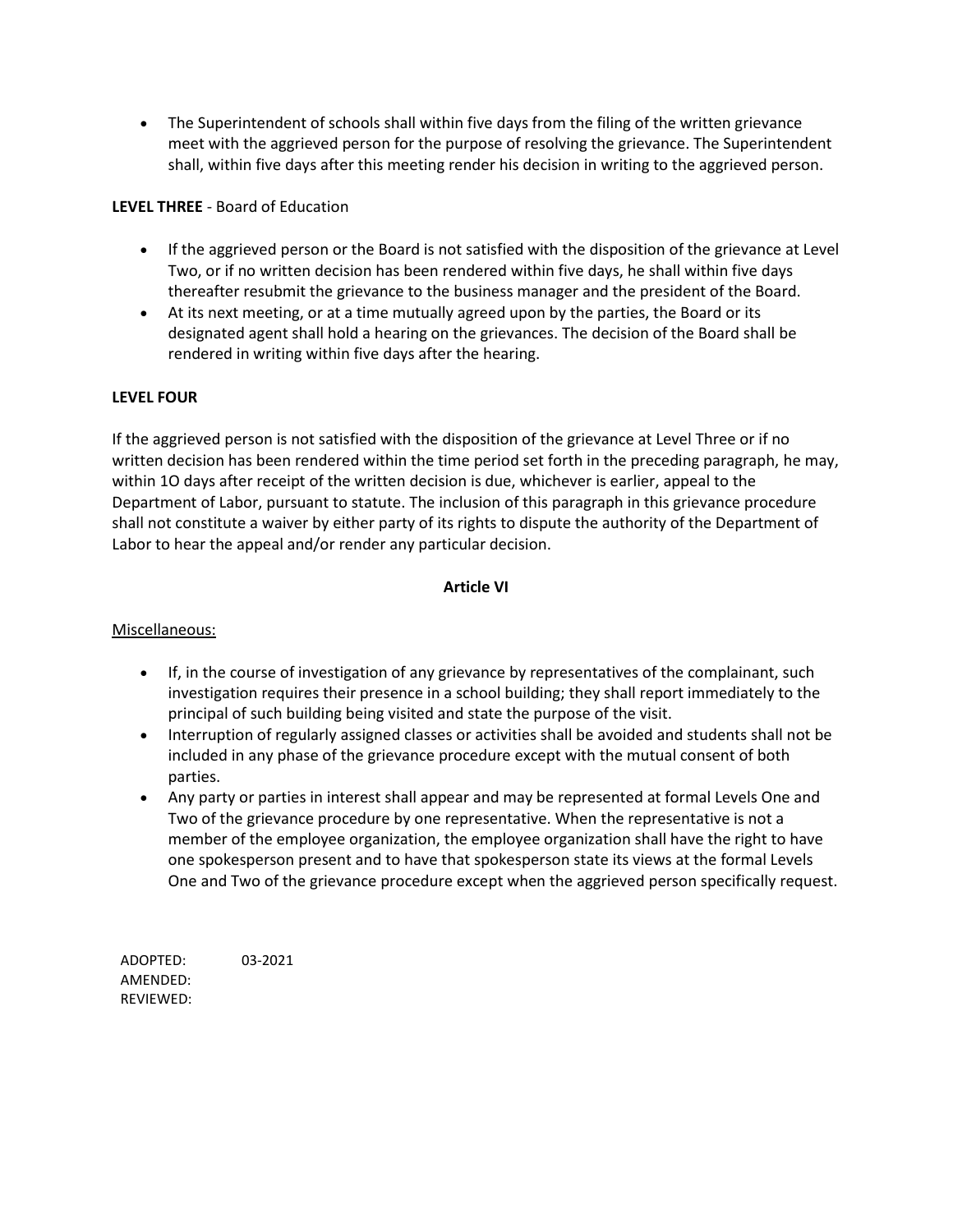# **Policies and Regulations Code: G – Personnel**

## **GCBDC JURY DUTY**

Any certified or classified staff member called for jury duty during school hours, or subpoenaed to testify during school hours on a matter in which he or she is not a named party, will be granted leave with pay for the days or part of days as such absence is required. The staff member shall not be entitled to expenses from the District, and any per diem (excluding mileage, meals, or lodging) received for jury duty or the designated subpoena absence will be submitted to the business office or deducted from the regular salary . If the staff member is employed by the District less than full time, the fee paid to the District for a day's jury duty shall be in proportion to the staff member's percentage of full-time employment with the District. The staff member will notify his or her supervisor as soon as practical to make the necessary arrangements for a substitute teacher when such leave must be taken.

LEGAL REFS.: SDCL 16-13-41

ADOPTED: 10-2000 AMENDED: 01-2011 REVIEWED: 05-2016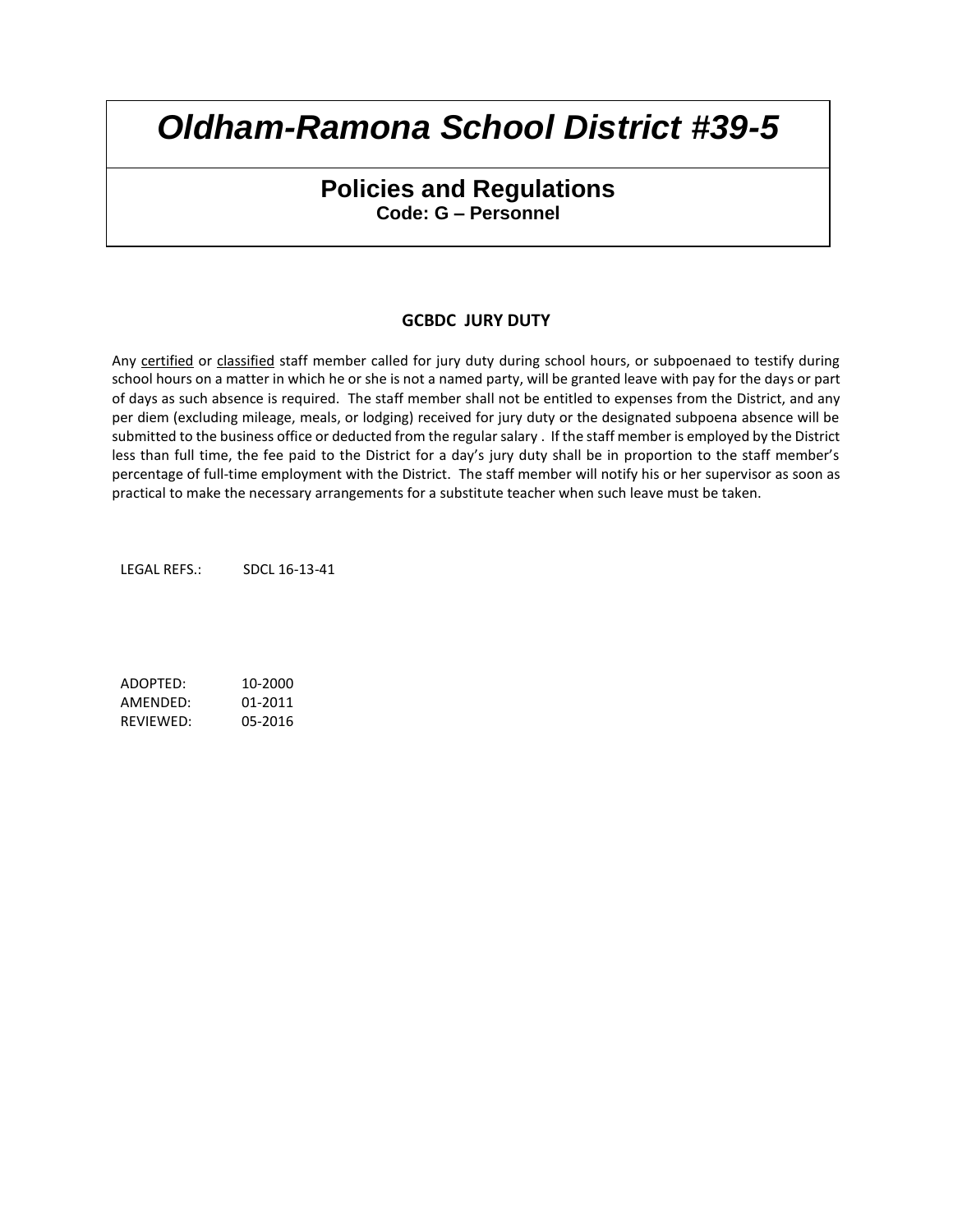# **Policies and Regulations Code: G – Personnel**

## **GCBDE FAMILY AND MEDICAL LEAVE**

The Oldham-Ramona School District shall comply with the mandatory provisions of the Family and Medical Leave Act of 1993. The Superintendent shall administer leave policies adopted by the Board, setting forth the rights and procedure granted by the Act, and shall ensure compliance with those policies personally, by delegation, or by some combination of personal oversight and delegation. An eligible employee must have been employed by the District for at least one thousand two hundred fifty (1250) hours during the previous twelve (12) months. The previous 12 month period shall be calculated backwards on a rolling basis from each day of FMLA leave taken by the employee.

LEGAL REFS.: CFR Title 29 Part 825

ADOPTED: 10-1993 AMENDED: 01-2010 REVIEWED: 12-2015 AMENDED: 03-2021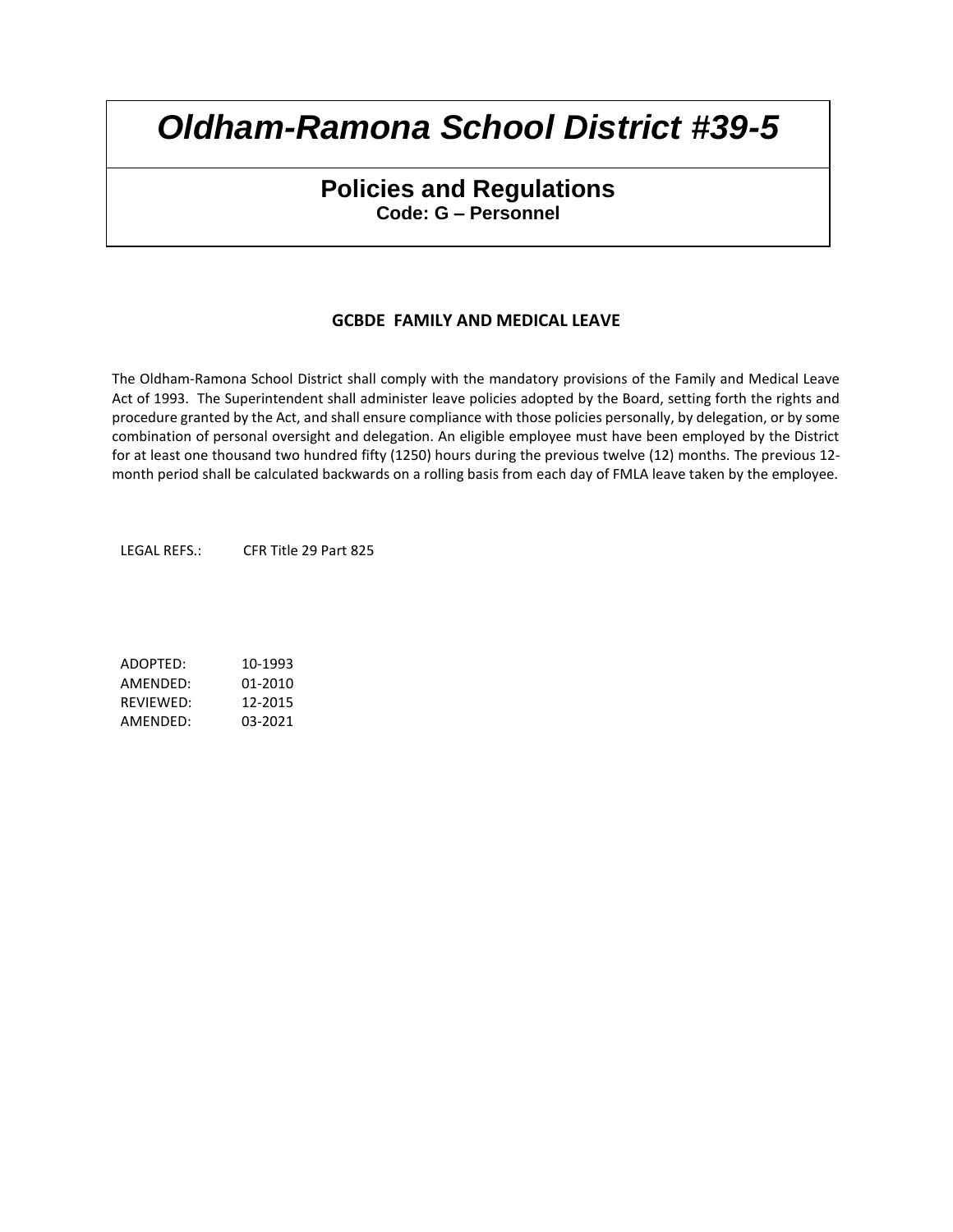# **Policies and Regulations Code: G – Personnel**

## **GCBDE-R FAMILY AND MEDICAL LEAVE Regulations**

#### **REASONS**

In compliance with the Family and Medical Leave Act of 1993 and under procedures developed by the Superintendent, leave shall be granted to eligible employees for the following reasons:

- 1. For the birth and care of an employee's newborn child or for placement of a child with the employee for adoption or foster care;
- 2. To care for the employee's spouse, child, or parent who has a serious health condition, as defined by federal law;
- 3. For an employee's own serious health condition, as defined by federal law, that makes the employee unable to perform the employee's job;
- 4. To address a qualifying exigency (need) defined by federal regulation arising out of the active duty or call to active duty of a covered family member (spouse, son, daughter, parent, or next of kin) who serves in a reserve component or as a retired member of the Regular Armed Forces or Reserve in support of a contingency operation; and
- 5. To care for a covered family member (spouse, son, daughter, parent, or next of kin) who has incurred an injury or illness in the line of duty while on active duty in the Armed Forces that may render the family member medically unfit to perform duties of his/her office, grade, rank or rating.

#### **NOTICES AND DEADLINES**

 Employees who may be eligible for or who request leave for any of the above reasons shall be provided an FMLA notice of eligibility and rights and responsibilities. Request for family and medical leave should be made in writing but verbal requests may be made to the immediate supervisor or other designated administrator who shall then document the request. The District may require that a request for leave be supported by a certification for health care or military-related situations as permitted by federal law, but such requirements must be set out in the required notice.

*Deadline for Notice to be Provided:* Absent extenuating circumstances, within five (5) business days of District receipt of a request or the District being made aware of a potentially qualifying reason.

 The District shall designate an employee's leave, paid or unpaid, as FMLA-qualifying and shall provide a designated notice indicating whether the request is approved or if additional information is needed. Leave may be delayed if the employee does not provide proper notice (30 days advance notice for a foreseeable leave; otherwise, notice as soon as the need becomes known).

*Deadline for Notice to be Provided:* Absent extenuating circumstances, within five (5) business days of learning that FMLA reason supports the leave.

#### **ELIGIBILITY**

Employees are eligible for up to twelve (12) workweeks of family and medical leave each school year, if they have been employed by the District for twelve (12) months, have worked at least 1,250 hours during the twelve (12) months preceding the start of the leave, and otherwise qualify for family and medical leave. When family and medical leave is taken to care for a service member's recovery from a serious illness or injury sustained in the line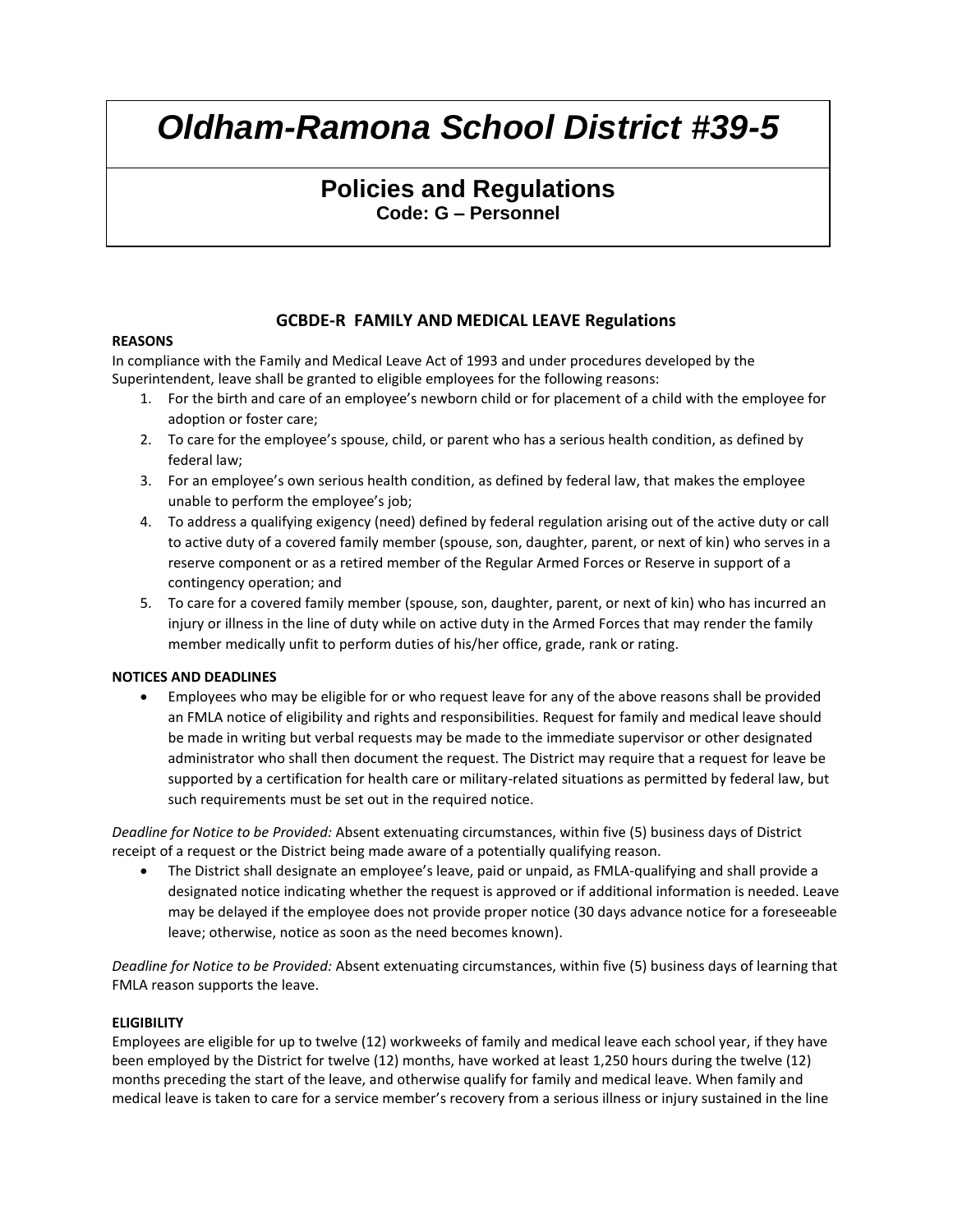of duty, an eligible employee may take up to twenty-six (26) workweeks of leave during a single twelve-month period.

Full-time teachers are presumed to have worked at least 1,250 hours during a school year. In determining whether returning veterans meet the minimum 1,250 hour standard, hours actually worked for the District during the twelve-month period are to be combined with hours they would have worked for the District had they not been called for military service.

In situations involving both the Americans with Disability Act (ADA) and FMLA, the District shall apply the law affording the employee the greater benefit.

#### **RESTRICTIONS**

To the extent that an employee is entitled to any paid leave, such leave shall be taken and it shall run concurrently with family and medical leave, except that the employee may request to reserve ten (10) days of sick leave. (This requirement shall not apply to employees taking workers' compensation leave.) However, when an employee's work-related injury/medical state qualifies as a serious health condition, worker's compensation leave shall run concurrently with the twelve (12) work week entitlement.

Paid leave used by the employee as required under this policy shall count, as applicable, against the twelve (12) or twenty-six (26) FMLA workweek entitlement.

Entitlement to family and medical leave for the birth and care of a newborn child or placement of a child shall expire twelve (12) months after the date of such birth or placement.

When both the husband and wife are employed by the District, the combined amount of family and medical leave for reasons other than personal illness or illness of a child shall be limited to twelve (12) workweeks. In cases of personal illness or illness of a child, each spouse is entitled to twelve (12) workweeks of family and medical leave. Exception: The limit on the combined amount of family and medical leave shall be twenty-six (26) workweeks when both an eligible husband and wife are employed by the District and are eligible for leave that involves a covered Armed Forces service member.

Depending on the date family and medical leave is to begin, instructional employees as designated by federal regulation may be required to continue on leave until the end of the school term to avoid disruption. Unused family and medical leave shall not accumulate from year to year.

#### **INTERMITTENT LEAVE / REDUCED HOURS**

Family and medical leave may be taken intermittently (when medically necessary) or on a reduced hours basis.

#### **CONTINUATION OF BENEFITS**

While on family and medical leave, employees shall be entitled to all employment benefits accrued prior to the date on which the leave commenced. Health insurance for an employee on family and medical leave shall continue to be provided by the state on the same basis had the employee not taken leave. Other employment benefits and seniority shall not accrue during unpaid family and medical leave.

If an employee exhausts all of their family and medical leave but continues to remain employed by the District, the employee can remain covered on school-sponsored health insurance for an additional three (3) months for a maximum of six (6) months while employed but not actively at work.

#### **RETURN TO WORK**

As noted by the required notice of eligibility and rights and responsibilities when family and medical leave is taken due to an employee's own serious health condition, the employee shall provide fitness-for-duty certification before returning to work. This may include certification by the health care provider that the employee is able to perform essential functions specific to the job, as noted by the District in a list attached to the certification form.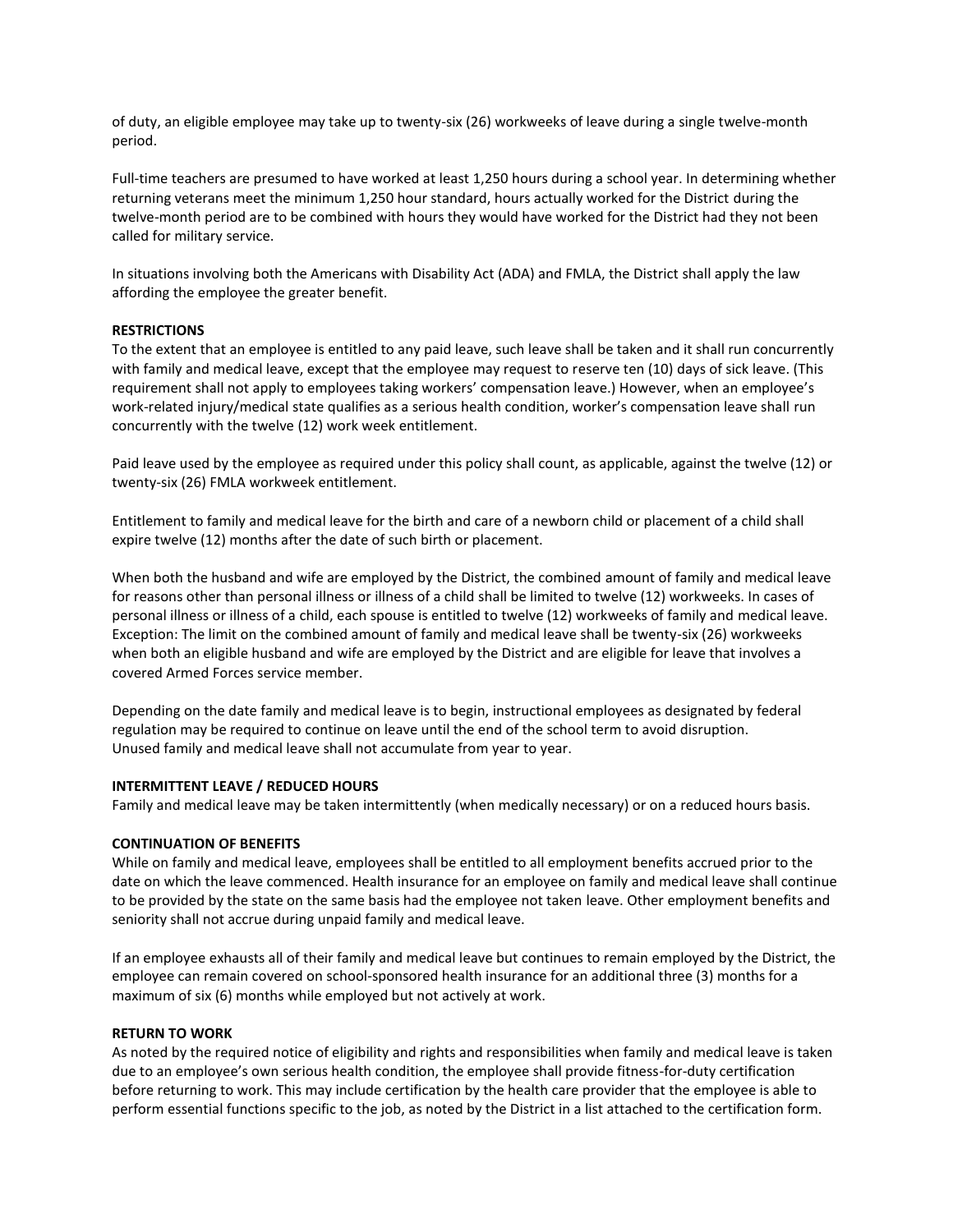Upon return to work, the employee shall be entitled to his/her same position (or an equivalent position with equivalent pay) with corresponding benefits and other terms and conditions of employment.

#### **EMPLOYEE DOES NOT RETURN TO WORK**

If the employee fails to return to work as the conclusion of family and medical leave, the District may recover premiums paid for school-sponsored health insurance during the family and medical leave, unless the failure to return to work was beyond the control of the employee.

#### **NOTICE**

The District shall notify employees of family and medical leave provisions by posting appropriate notices in conspicuous places in the Main Office and distributing notices as required by law.

#### LEGAL REFS.: CFR Title 29 Part 825 Public Law 103-3 Enacted February 5, 1993 National Defense Authorization Act for Fiscal Year 2008, Section 585© National Defense Authorization Act for Fiscal Year 2010, Section 565

ADOPTED: 10-1993 AMENDED: 01-2010 REVIEWED: 12-2015 AMENDED: 03-2021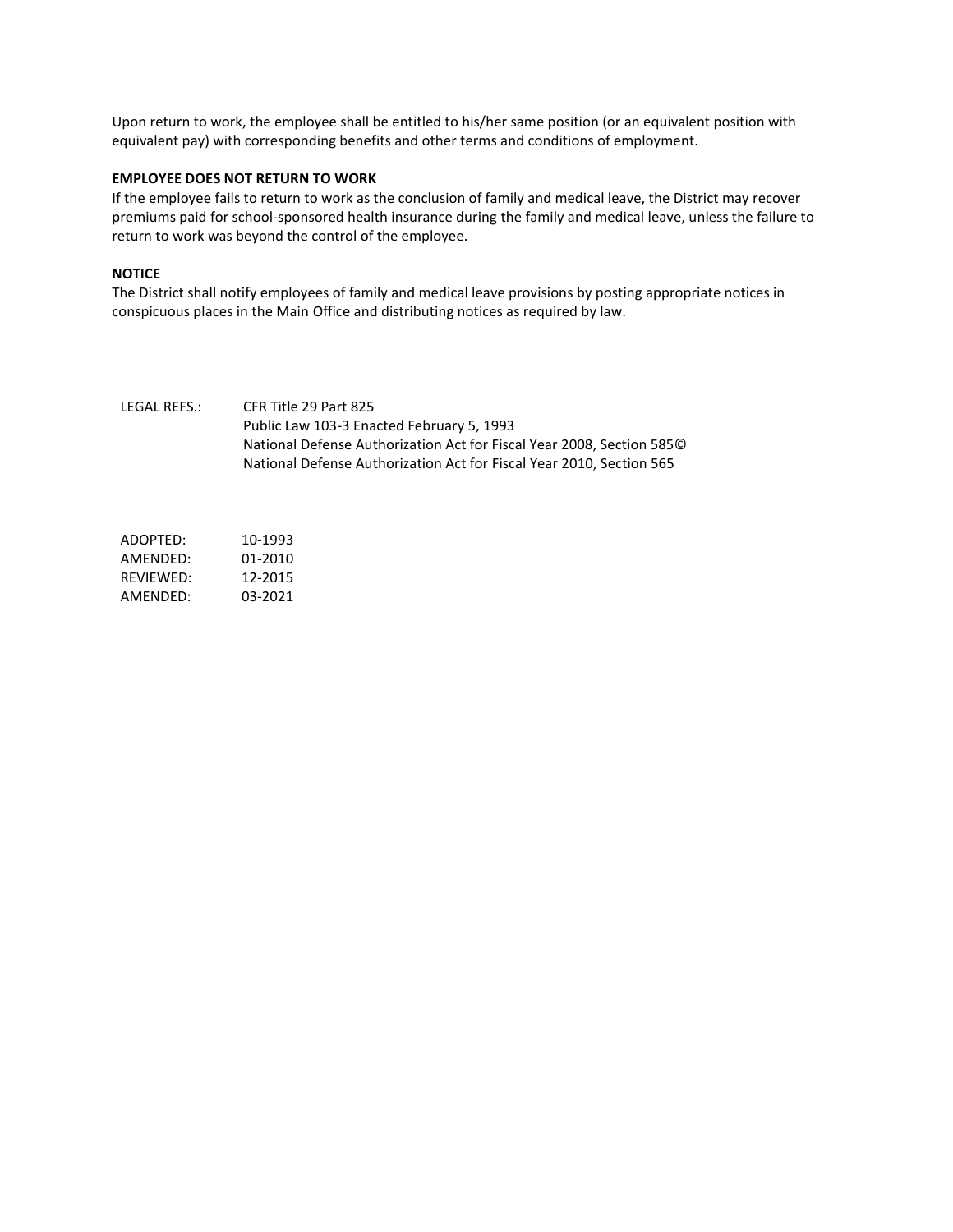# **Policies and Regulations Code: G – Personnel**

## **GCDB BACKGROUND CHECKS**

## **Definitions**

*Authorized Persons*: Individuals determined by the superintendent or designee to need access to or need to view criminal history record information in their official capacity with the district.

*Criminal History Record Information (CHRI)*: A criminal history of an individual obtained through the South Dakota Division of Criminal Investigation (SDDCI) and/or the Federal Bureau of Investigation (FBI) using the individual's fingerprints. CHRI includes information on the arrest, detention, complaint, indictment or former criminal charge of an individual as well as the disposition of any charges. The FBI rules differ from the DCI rules regarding the disclosure of criminal history record information.

*Criminal Justice Information Services (CJIS)*: The FBI's Criminal Justice Information Services Division, or CJIS, provides a range of state of-the-art tools and services to law enforcement, national security and intelligence community partners, and the general public. Its purpose is to equip law enforcement, national security, and intelligence community partners with the criminal justice information needed to protect the United States and the public. The CJIS Division was established in 1992 to serve as the focal point and central repository for criminal justice information services in the FBI. It is the largest division in the FBI.

*Local Agency Security Officer (LASO)*: liaison with SDDCI to ensure the agency is in compliance with security procedures. The LASO shall (1) maintain a list of users who have access to CHRI, (2) Identify and maintain a list of persons who are authorized to use the approved hardware, software and firmware to access CHRI and ensure no unauthorized individuals have access to this technology, (3) identify and document how the equipment is connected to the state system, (4) ensure that personnel security screening procedures are being followed, (5) ensure that approved and appropriate security measures are in place and working as expected, (6) promptly notify the MSHP of any security incidents, and (7) support any district security audits.

*Noncriminal Agency Coordinator (NAC)*: primary contact person for the District who serves as the liaison between the District and SD Division of Criminal Investigation, responsible for notifying SDDCI when a new employee starts or an employee leaves so SDDCI can keep CJIS Security training records current and such other duties as required.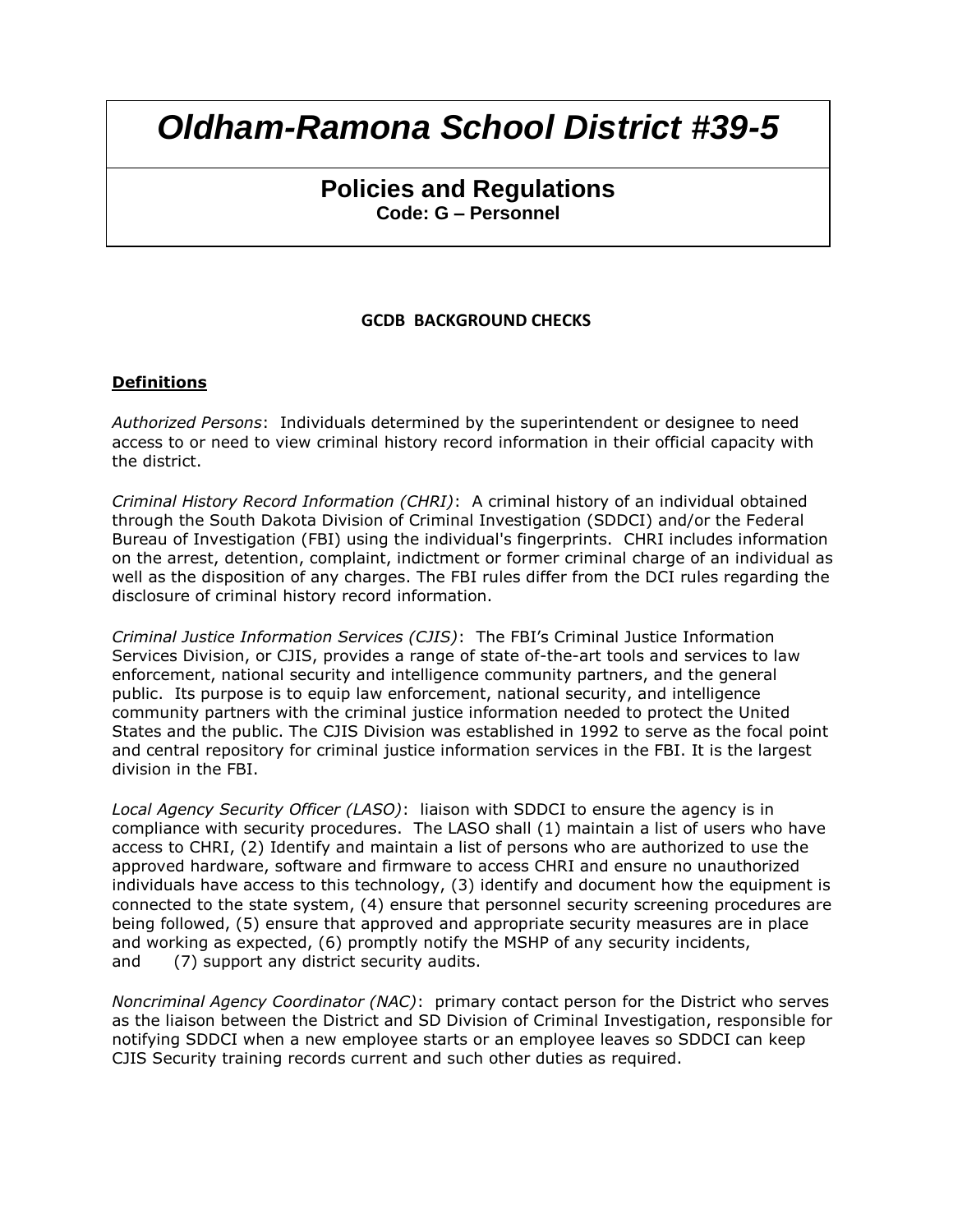*Point of Contact (POC)*: District's contact person when SDDCI sends out Audit information, the contact person when an onsite Audit is scheduled.

*Security Incident*: An act of violating an explicit or implied security policy regarding CHRI including, but not limited to (1) attempts (either failed or successful) to gain unauthorized access to a system or its data, (2) unwanted disruption or denial of service, (3) the unauthorized use of a system for the processing or storage of data, and (4) changes to system hardware, firmware or software characteristics without the district's knowledge, instruction or consent.

## **Policy Statement**

The District is committed to providing a safe learning and working environment. As part of this effort, and in accordance with state and federal law, regulations, and policies, the district will require each person over eighteen years of age hired by the district, who is a volunteer two or more times during the school year, or is employed by an entity which provides the District direct or indirect student services shall be required to submit to a criminal background investigation, by means of fingerprint checks by the Division of Criminal Investigation and the Federal Bureau of Investigation. The district and its employees, officers and agents will only obtain CHRI when authorized by law and will only use CHRI, or the personally identifiable information first obtained by the district in CHRI, for the purposes of determining whether a person should be employed by the district.

In accordance with law and to protect the district's students, criminal background checks on persons who are employed in the district, who volunteer two or more times during the school year, or are employed by an entity which provides the District direct or indirect student services shall be required. The criminal background investigation shall be done by means of fingerprint checks by the Division of Criminal Investigation. If no disqualifying record is identified at the state level, the fingerprints shall be forwarded by the Division of Criminal Investigation to the Federal Bureau of Investigation for a national criminal history record check. The district and district employees will comply with state and federal law, rules, procedures and policies regarding the receipt, use and dissemination of criminal history record information of any individual.

## **Designations**

- 1. The Superintendent, as the Agency Representative, is responsible for signing the SD Division of Criminal Investigation (SDDCI) User Agreement on behalf of the District.
- 2. The Superintendent shall be the District's Point of Contact(POC) and Noncriminal Agency Coordinator (NAC) to act as the primary contact person for the District, shall serve as the liaison between the District and SD Division of Criminal Investigation, and will fulfill all responsibilities of the POC/NAC, including but not limited to being the contact person when SDDCI sends out Audit information, shall be the contact person when an onsite Audit is scheduled, and responsible for notifying SDDCI when a new employee starts or an employee leaves so SDDCI can keep CJIS Security training records current.
- 3. The Superintendent is designated to be the Local Agency Security Officer (LASO) to act as liaison with SDDCI to ensure the agency is in compliance with security procedures. The LASO shall be knowledgeable in CHRI, policies and mandated rules and regulations as well as knowledge of IT security procedures. The LASO shall actively represent the District in all matters pertaining to information security,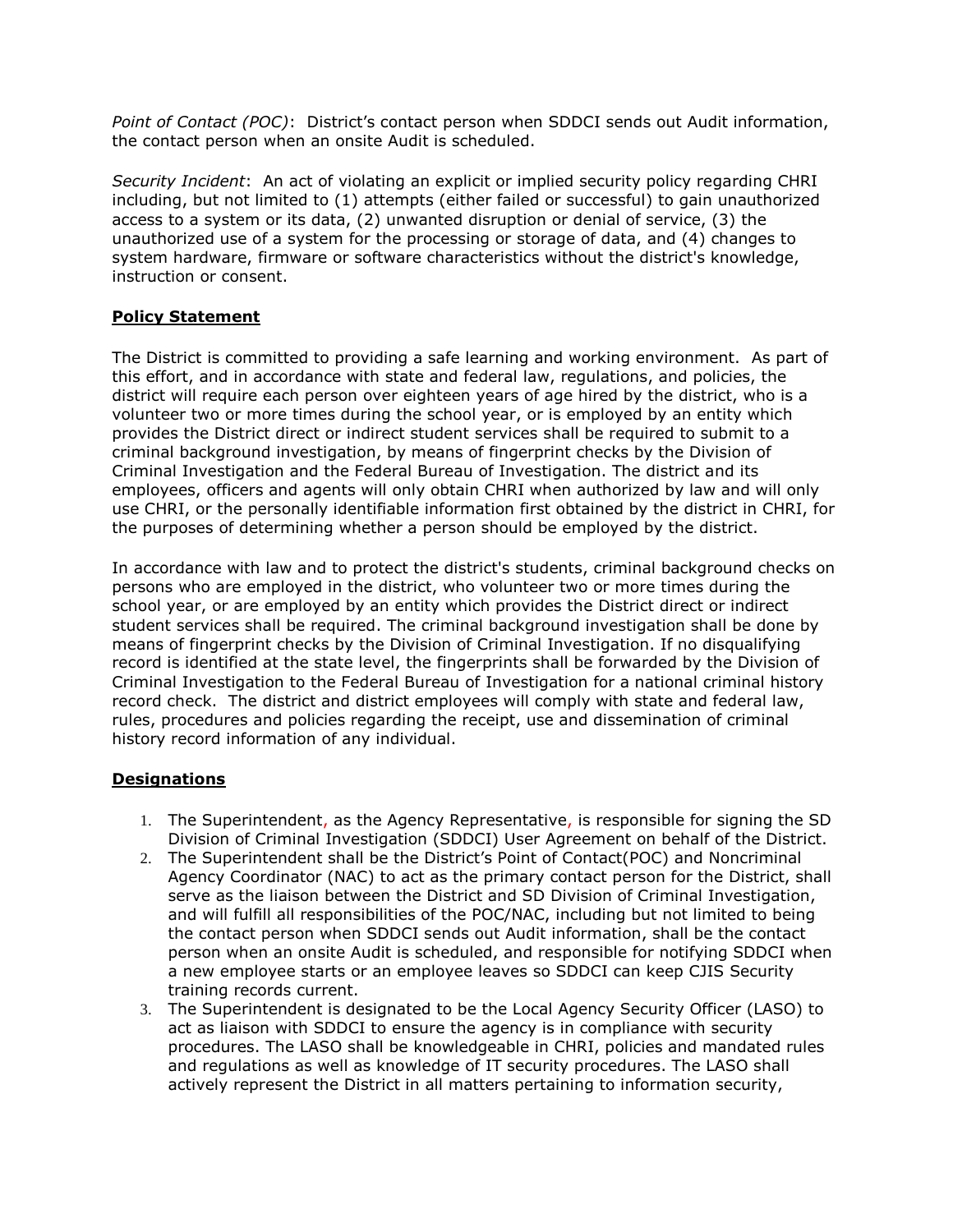dissemination of information security alerts and other material within the District, and responsible for contacting SDDCI if there has been misuse of CHRI.

## **Criminal Background Checks**

- 1. Each person over eighteen years of age hired by the district, who is a volunteer with direct student supervision, or is employed by an entity which provides the District direct student services shall be required to submit to a criminal background investigation.
- 2. The school district shall submit completed fingerprint cards to the Division of Criminal Investigation before the prospective new employee or volunteer enters into service.
- 3. If no disqualifying record is identified at the state level, the fingerprints shall be forwarded by the Division of Criminal Investigation to the Federal Bureau of Investigation for a national criminal history record check.
- 4. The District shall pay any fees charged for the cost of fingerprinting or the criminal background investigation for any person whose employment with the District or status as a volunteer is subject to the requirements of this section.
- 5. Any person hired to officiate, judge, adjudicate, or referee a public event sponsored by a school district is not required to submit to a criminal background investigation.
- 6. Any person whose employment or status as a volunteer is subject to the requirements of this section may enter into service on a temporary basis pending receipt of results of the criminal background investigation. The District may, without liability, withdraw its offer of employment or terminate the temporary employment or status as a volunteer without notice if the report reveals a disqualifying record.
- 7. The criminal investigation required by this section with respect to a student teacher completing requirements for teacher certification shall be conducted by the District, and the District may rely upon the results of that investigation for employment of that person as an employee of the district. Results of a criminal background investigation conducted by another South Dakota public school district of a student teacher, hired by the District, may be relied upon by the District.
- 8. A District employee who is employed simultaneously with another school district is only required to obtain one criminal background investigation, if the background investigation was conducted less than five years before the person was first employed by the District.
- 9. The District shall run a background check on employees of or applicants for employment with a contractor that does business with the district if the person will be working on school property. The contractor shall be responsible for the cost of the criminal background check.
- 10. No person may be employed by the District, either directly or by contract, and no person employed by a contract provider and who would have direct student responsibilities may provide direct student services, if the person has been convicted of a crime of violence (murder, manslaughter, rape, aggravated assault, riot, robbery, burglary in the first degree, arson, kidnapping, felony sexual contact, felony child abuse, or any other felony in the commission of which the perpetrator used force, or was armed with a dangerous weapon, or used any explosive or destructive device), sex crimes (including but are not limited to, rape, felony sexual contact with a minor under sixteen, sexual contact with a person incapable of consenting, possessing, manufacturing, or distributing child pornography, and sexual exploitation of a minor), or distribution or trafficking in controlled substances or distribution of marijuana.
	- a. The District may also refuse to employ a person who has been convicted of a crime involving moral turpitude. "Moral turpitude" is defined "an act done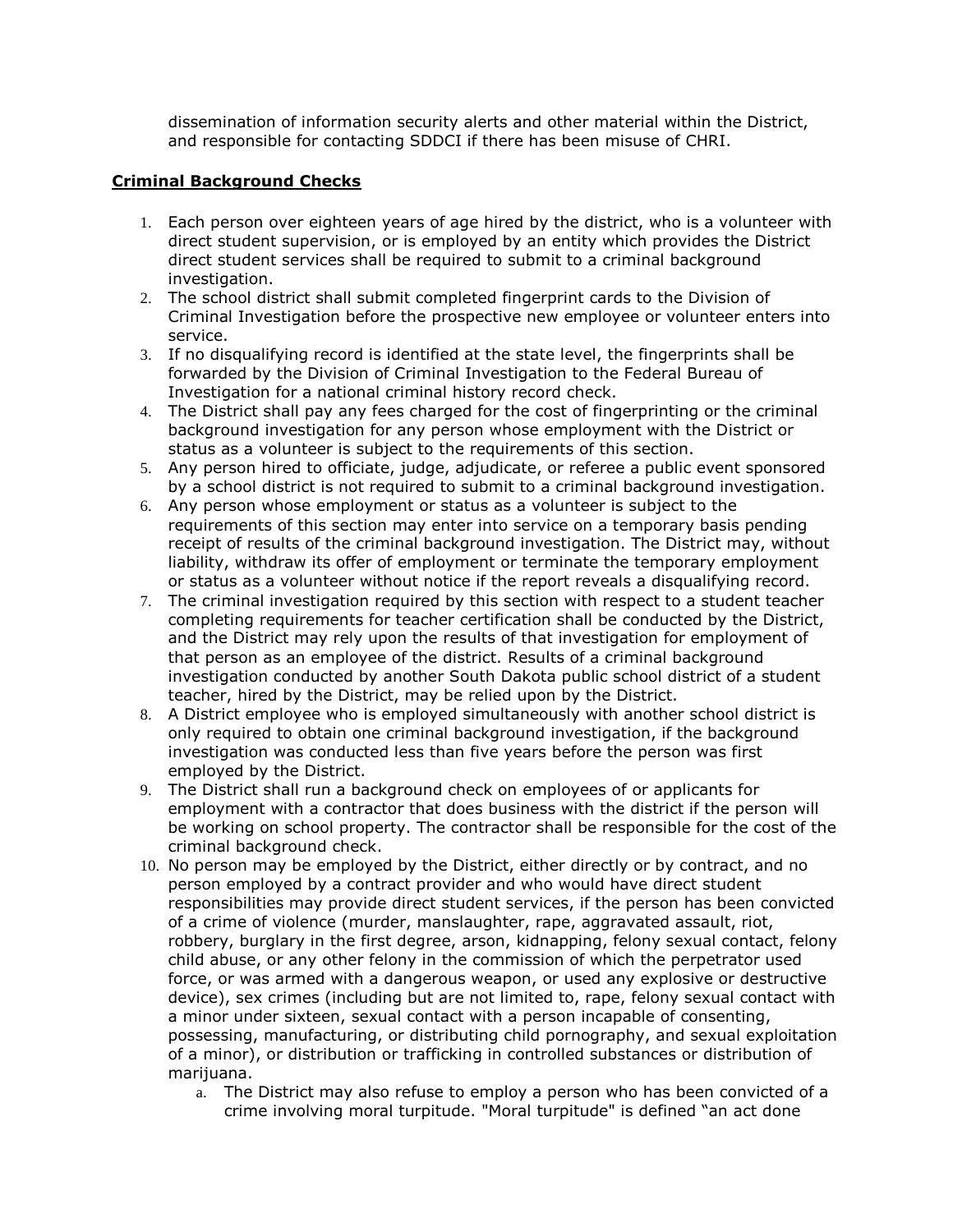contrary to justice, honesty, principle, or good morals, as well as an act of baseness, vileness, or depravity in the private and social duties which a person owes to his fellow man or to society in general.

- b. The District may consider any criminal conviction in making a hiring decision. The District has the sole and absolute discretion to determine whether the results of a criminal background investigation disqualify a person from employment within the District.
- c. For purposes of this policy, the term conviction means a plea or verdict of guilty or a conviction following a plea of nolo contendere (no contest) in this state or any other state.
- 11. The District's employment application form shall inform applicants that if no SD statutorily disqualifying conviction is identified at the state level the fingerprints will be forwarded by the S.D. Division of Criminal Investigation to the Federal Bureau of Investigation for a national criminal history record check.
- 12. The application form shall also inform applicants that if the applicant believes the criminal background result is incorrect or incomplete in any respect and the applicant wishes changes, corrections or updating of the alleged deficiency, the applicant should make application directly to the agency which contributed the questioned information or direct the applicant's challenge as to the accuracy or completeness of any entry on the applicant's [record](https://www.law.cornell.edu/definitions/index.php?width=840&height=800&iframe=true&def_id=95c462668273e112d9f3bba7fb30e49f&term_occur=2&term_src=Title:28:Chapter:I:Part:16:Subpart:C:16.34) to the FBI, Criminal Justice Information Services (CJIS) Division, ATTN: SCU, Mod. D-2, 1000 Custer Hollow Road, Clarksburg, WV 26306.
- 13. Should an applicant be disqualified from employment due to the results of a criminal background check, the District shall inform the applicant that the criminal background check results prohibit the District from employing the person. The District will not delay the employment hiring decision solely because the applicant seeks to correct his or her FBI criminal history record information (CHRI).
- 14. Before a person's conditional employment is terminated as a result of the person's CHRI, the District shall inform the person whose conditional employment is subject to termination that the criminal background report reveals a conviction which prohibits the District from employing the person, and inform the person of his or her right to appeal the accuracy or completeness of the CHRI to the SDDCI or FBI. Employees shall be afforded procedural due process consistent with their employment status (i.e., whether the person is an employee-at-will, a school-year employee, or a ten month or twelve month employee) should termination of conditional employment be a possibility following the District's receipt of the CHRI.
- 15. All employees and other persons required to submit to a criminal background check pursuant to this policy must notify the district in writing if they are convicted of any offense of domestic violence, child abuse, sex offense, drug (including marijuana) or any felony offense. This notification must be made as soon as possible, but no later than five business days after the event.
- 16. The District reserves the right to require any employee or volunteer to submit to additional criminal background checks at the district's expense. The district reserves the right to require any employee of an entity which provides the District direct or indirect student services to submit to additional criminal background checks which shall be at the entity's or person's expense.
- 17. As required by state law, SDCL 13-10-15, if, as the result of a criminal conviction the school board suspends an employee without pay, or an employee resigns, or an employee is terminated, the superintendent shall within ten days of the date of the suspension or the date the employment is severed report the circumstances and the name of the employee to the S.D. Department of Education.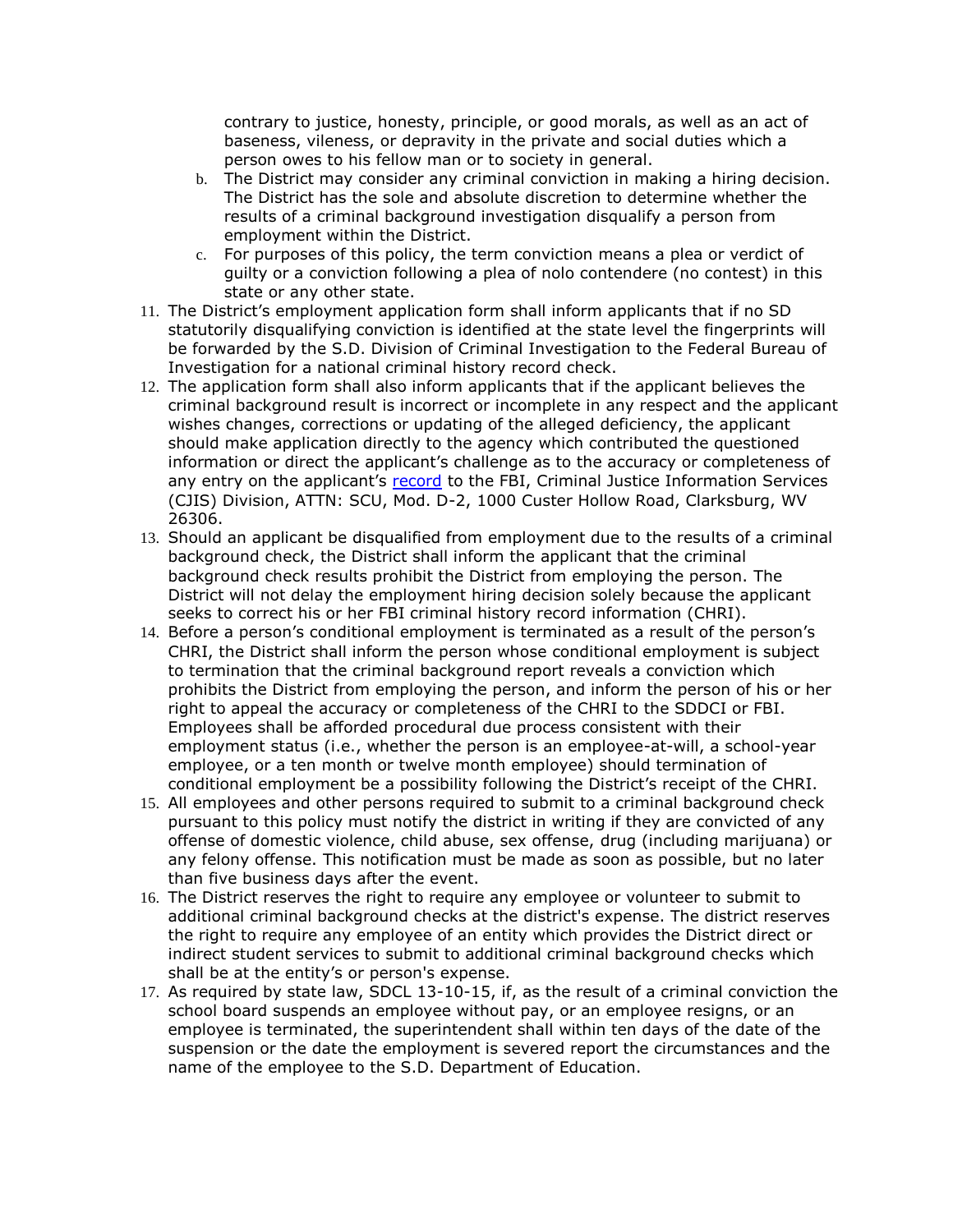## **Training**

The District will ensure that all employees who have access to CHRI shall be trained by SDDCI on the rules and responsibilities for the confidentiality, receipt, use and dissemination of the CHRI.

## **Confidentiality**

- 1. Before requesting CHRI on any individual, the district will give the individual written notification that his or her fingerprints will be used to obtain the CHRI of the individual, and the district will provide the individual a copy of the statement "Noncriminal Justice Applicant's Privacy Rights." Exhibit GCDB-E(1).
- 2. Information received by the district pursuant to a criminal background check is confidential. Only authorized persons within the district may access, view or use CHRI. Authorized persons may not share or otherwise disclose information contained in CHRI to unauthorized persons unless explicitly allowed for in this procedure.
- 3. Unless otherwise allowed by law, the District will only use this information for the district's internal purposes in determining the suitability of an applicant, employee, or other worker on district property. The district will note in an employee's or applicant's personnel file that the background check was completed and if the person was disqualified by the CHRI for employment or assignment. The District will keep the CHRI in a separate file in a location that is only accessible to persons who need to know the information to carry out their responsibilities with the District.
- 4. Individuals that have access to CHRI will receive CJIS security training provided by SD DCI. Once the individual has completed the CJIS online training and has taken the test each individual will receive and acknowledge in writing the receipt of the following:(1) User Rules of Behavior Acknowledgement form, (2) CHRI Disciplinary Policy, and (3) Acknowledgment Statement of Misuse. The District will keep a copy of the signed documents in each individual's personnel file.

## **Access and Retention**

- 1. The District may print or electronically share records when necessary to determine whether the person is authorized to work for the district. In those situations, the physical or electronic copy will be destroyed immediately after the decision is made.
- 2. If the District runs a background check on employees of a contractor that does business with the district, the district will not provide the CHRI to the contractor. Instead, the district will provide a clearance letter notifying the contractor whether the employee is cleared to provide services in the district.
- 3. The District will not disseminate CHRI across state lines.
- 4. Upon request the district will provide a copy of the SDDCI CHRI to the person who is the subject of the background check. The SDDCI CHRI will only be released to the individual and not to relatives, spouses or friends. The District will note in the dissemination log that a copy was provided to the individual.
- 5. FBI rules prohibit the District from providing a copy of the FBI CHRI to the person who is the subject of the criminal background check.
- 6. The results of the background investigation done by the District shall be transferred to another South Dakota public school district if the other public school district, or current District employee, submits a written request to the District that the results be transferred to the other public school district. The District employee who was the subject of the criminal background investigation must sign a written release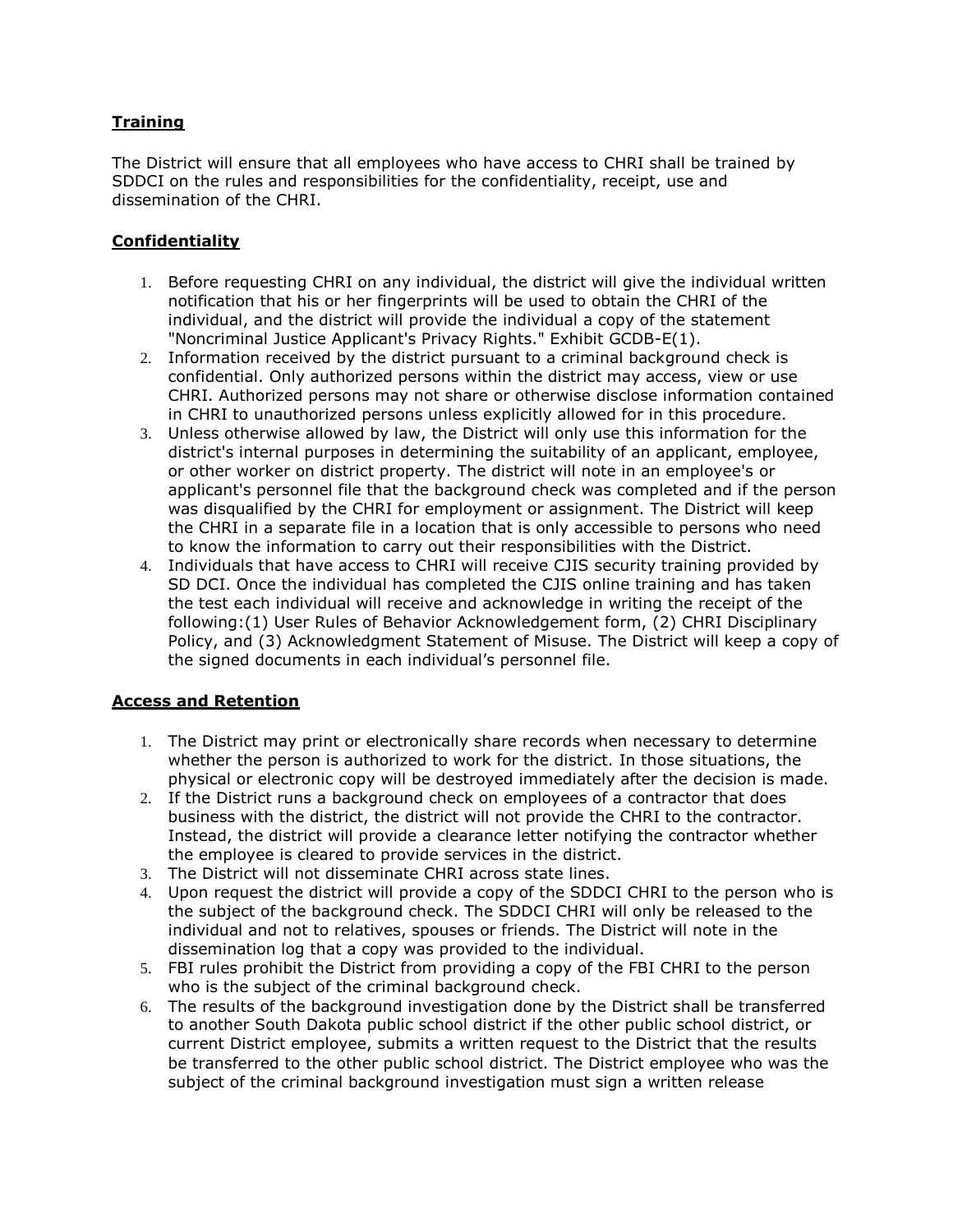authorizing the transfer. The information will be sent by U.S. Mail or encrypted email.

## **Recordkeeping**

A Secondary Dissemination Log shall be maintained in which all authorized disseminations of FBI and State DCI criminal background check results are recorded. The following shall be recorded in the District's Secondary Dissemination Log:

- 1. name of District;
- 2. name of person subject to the criminal background check review;
- 3. date of birth of person subject to the criminal background check review;
- 4. SD public school district requesting FBI and DCI criminal background check results and person/title requesting on behalf of the SD public school district;
- 5. written request signed by person subject to the criminal background check review for a copy of the SDDCI criminal background check results, attached to the Secondary Dissemination Log; NOTE: FBI CHRI cannot be released to the person who is the subject of the criminal background check.
- 6. date of release of criminal background check results;
- 7. description of the record that was shared;
- 8. how the record was sent or received
- 9. person to whom criminal background check results were disseminated;
- 10. signature of District employee disseminating the criminal background check review pursuant to a valid request.

The Secondary Dissemination Log shall be maintained until the onsite audit is complete and the District receives from the SD Division of Criminal Investigation written notice of a successful Policy Compliance Review, unless the log is needed or required for other purposes

## **Security**

The district will provide for the security of any CHRI received, including the appropriate administrative, technical and physical safeguards to provide for the security and confidentiality of the information. This includes, but is not limited to, the following:

- 1. The LASO shall maintain a list of school district authorized persons who have access to CHRI.
- 2. In those cases when the District has physical copies of CHRI, the District will restrict access to authorized persons only. Physical copies of CHRI, if any, will be maintained in a controlled, secure environment, such as a locked cabinet in a room that is free from public or unauthorized access. The room or the locked cabinet will include an "Authorized Personnel Only" sign.
- 3. The District will not routinely maintain electronic copies of CHRI; however, in the rare instance where the district has electronic copies of CHRI, the district will restrict access to authorized persons only. Electronic data will be protected with encryption as designated by the state or federal government or will only be accessible by individual password. Computers, printers and monitors used to access CHRI must be situated to prevent unauthorized viewing of the information. CHRI cannot be accessed using computers available to the general public or personal devices. CHRI will not be stored on a server that is unprotected or accessible by an unauthorized entity.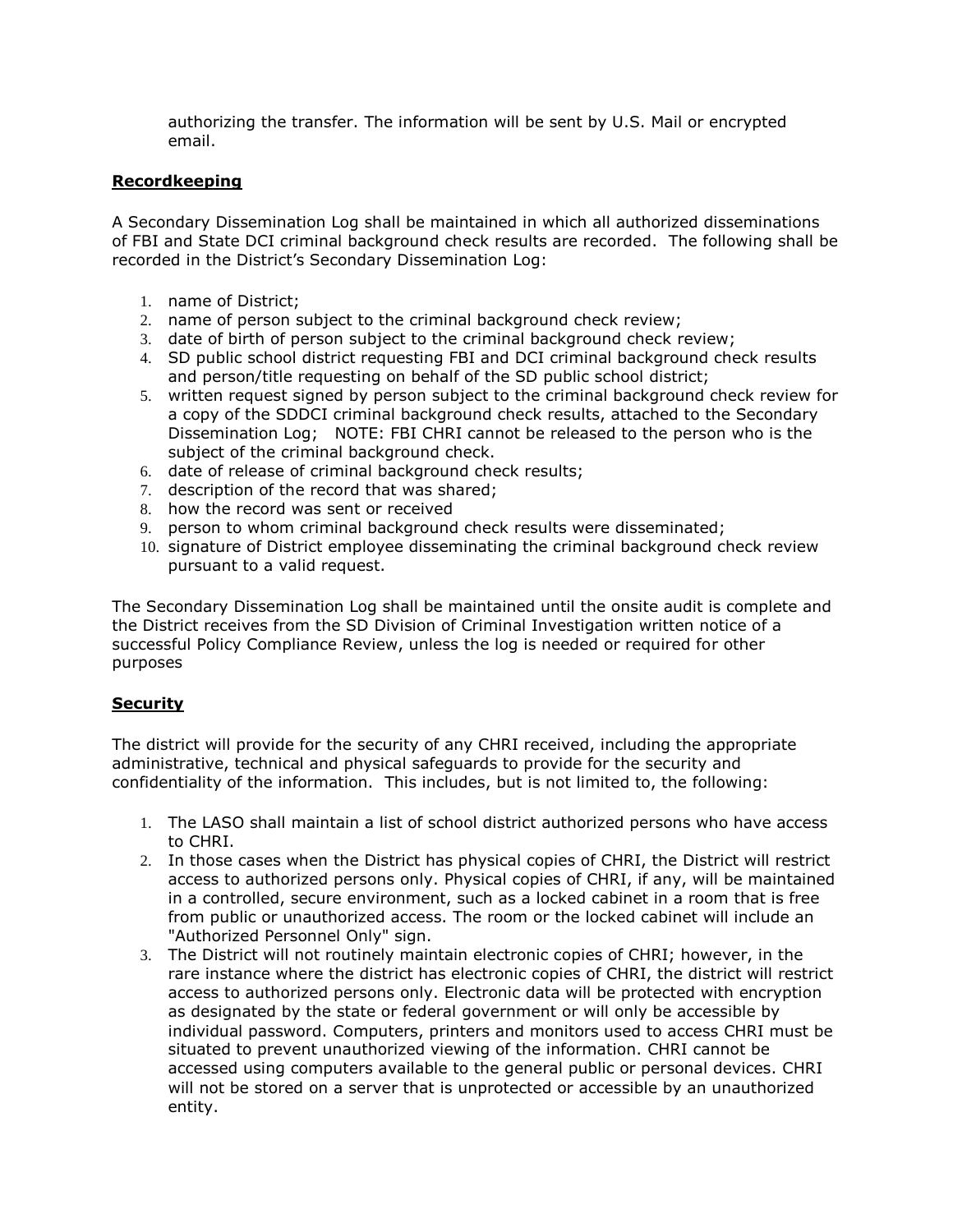- 4. CHRI will not be relocated, transmitted or transported outside a secure location unless encrypted according to FBI standards or transported in a locked container or in folders where the information is not visible to the public. A log must be kept if electronic information systems, such as a laptop, flash drive or CD with CHRI information on it, leaves a secured area.
- 5. The District will dispose of records securely. Physical records will be cross-shredded or incinerated. If the district contracts out for record destruction, the destruction must be supervised The District shall notify SDDCI of the entity with whom the District contracts for records destruction and must receive SDDCI approval to use the contractor for purposes of disposing of CHRI. Electronic records will be deleted and overwritten as required by the SDDCI or FBI.
- 6. The District will not provide auditors access to CHRI unless the auditor is authorized by the SDDCI or the FBI.

## **Security Incident Response Plan**

All District employees will immediately report to the LASO information security incidents such as the theft or loss of physical records or the hacking or failure of electronic systems or suspicions that an incident has or will take place. The LASO will document receipt of all reports, investigate incidents and report incidents to SDDCI. LASO documentation will include (1) date of security incident, (2) location of security incident, (3) systems affected, (4) method of detection, (5) nature of security incident, (6) description of security incident, (7) actions taken/resolution, (8) current date, and (9) contact information for LASO.

### **Consequences**

Employees who fail to keep background check results confidential or fail to follow this policy or any laws or rules regarding the access, receipt, use or dissemination of CHRI as required by law will be subject to disciplinary action up to and including termination. Unauthorized requests, receipts, release, interception, dissemination or discussion of CHRI may also result in criminal prosecution.

LEGAL REFS.: SDCL 13-10-12 SDCL 13-10-13 SDCL 13-10-14 SDCL 13-10-15 SDCL 13-10-16 SDCL 22-1-2 (9) SDCL 22-1-2 (25) SDCL 22-24B-1

| ADOPTED:  | 10-2000 |
|-----------|---------|
| AMFNDFD:  | 01-2011 |
| RFVIFWFD: | 04-2016 |
| REVISED:  | 10-2017 |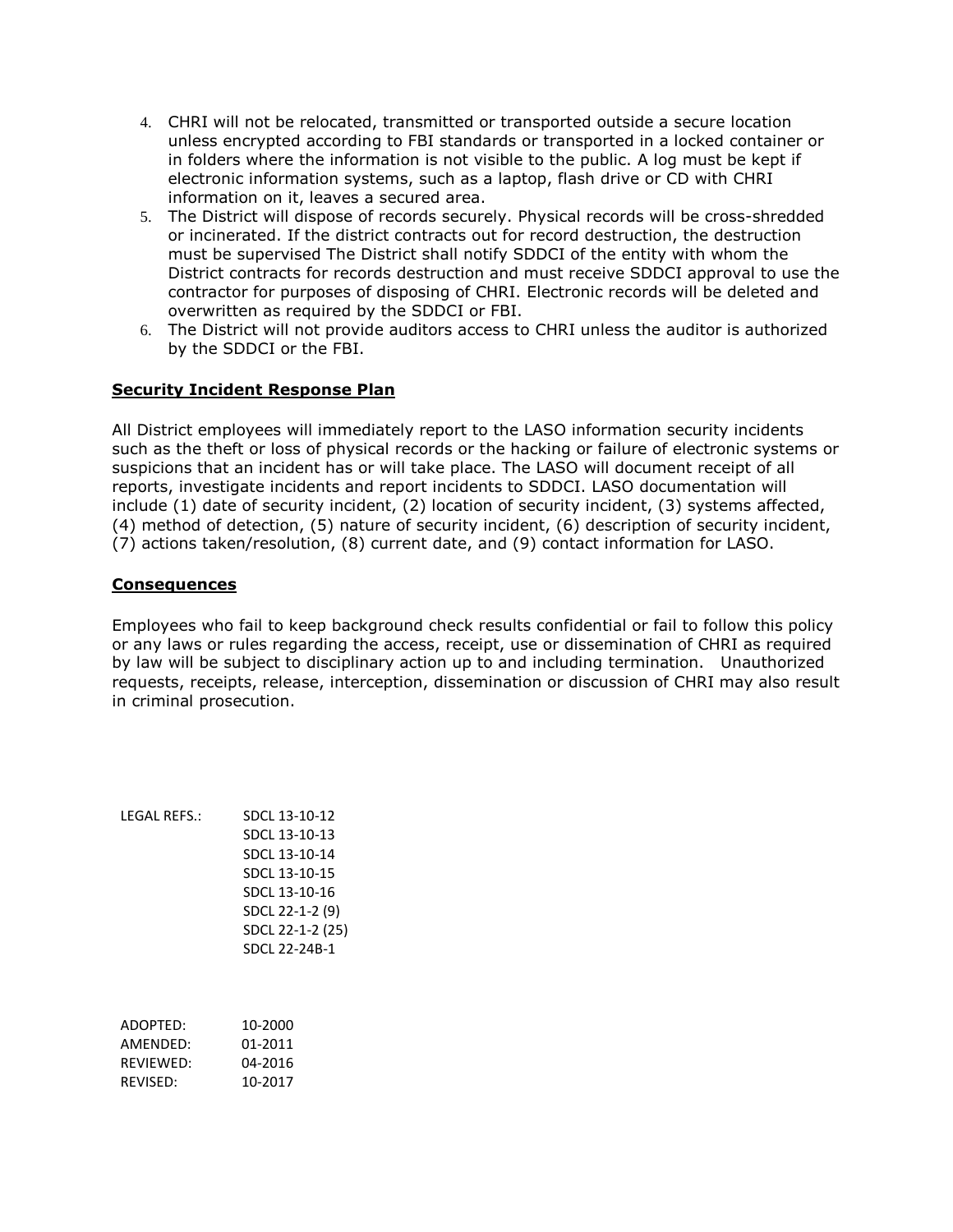# **Policies and Regulations Code: G – Personnel**

# **GCDB-E(1) - NONCRIMINAL JUSTICE APPLICANT'S PRIVACY RIGHTS**

As an applicant who is the subject of a national (FBI) fingerprint-based criminal history record check for a noncriminal justice purpose (such as an application for employment), you have certain rights which are discussed below.

- You must be provided written notification<sup>(1)</sup> that your fingerprints will be used to check the criminal history records of the FBI.
- You must be provided, and acknowledge receipt of, an adequate Privacy Act Statement when you submit your fingerprints and associated personal information. This Privacy Act Statement should explain the authority for collecting your information and how your information will be used, retained, and shared.<sup>(2)</sup>
- If the FBI criminal background check reveals that you have a criminal history record, the officials making a determination of your suitability for the employment must provide you the opportunity to complete or challenge the accuracy of the information in the record.
- The officials must advise you that the procedures for obtaining a change, correction, or update of your criminal history record are set forth at Title 28, Code of Federal Regulations (CFR), Section 16.34.

You have the right to expect that officials receiving the results of the criminal history record check will use it only for authorized purposes and will not retain or disseminate it in violation of federal statute, regulation or executive order, or rule, procedure or standard established by the National Crime Prevention and Privacy Compact Council.(3)

FBI rules prohibit the District from providing you a copy of the FBI record. You may obtain a copy of the record by submitting fingerprints and a fee to the FBI. Information regarding this process may be obtained at https://www.fbi.gov/services/cjis/identity-history-summarychecks.

If you decide to challenge the accuracy or completeness of your FBI criminal history record, you should send your challenge to the agency that contributed the questioned information to the FBI. Alternatively, you may send your challenge directly to the FBI. The FBI will then forward your challenge to the agency that contributed the questioned information and request the agency to verify or correct the challenged entry. Upon receipt of an official communication from that agency, the FBI will make any necessary changes/corrections to your record in accordance with the information supplied by that agency. (See 28 CFR 16.30 through 16.34.)

 $<sup>(1)</sup>$  Written notification includes electronic notification, but excludes oral notification.</sup>

- (2) https://www.fbi.gov/services/cjis/compact-council/privacy-act-statement
- (3) See 5 U.S.C. 552a(b); 28 U.S.C. 534(b); 42 U.S.C. 14616, Article IV(c); 28 CFR 20.21(c), 20.33(d) and 906.2(d)

ADOPTED: 10-2017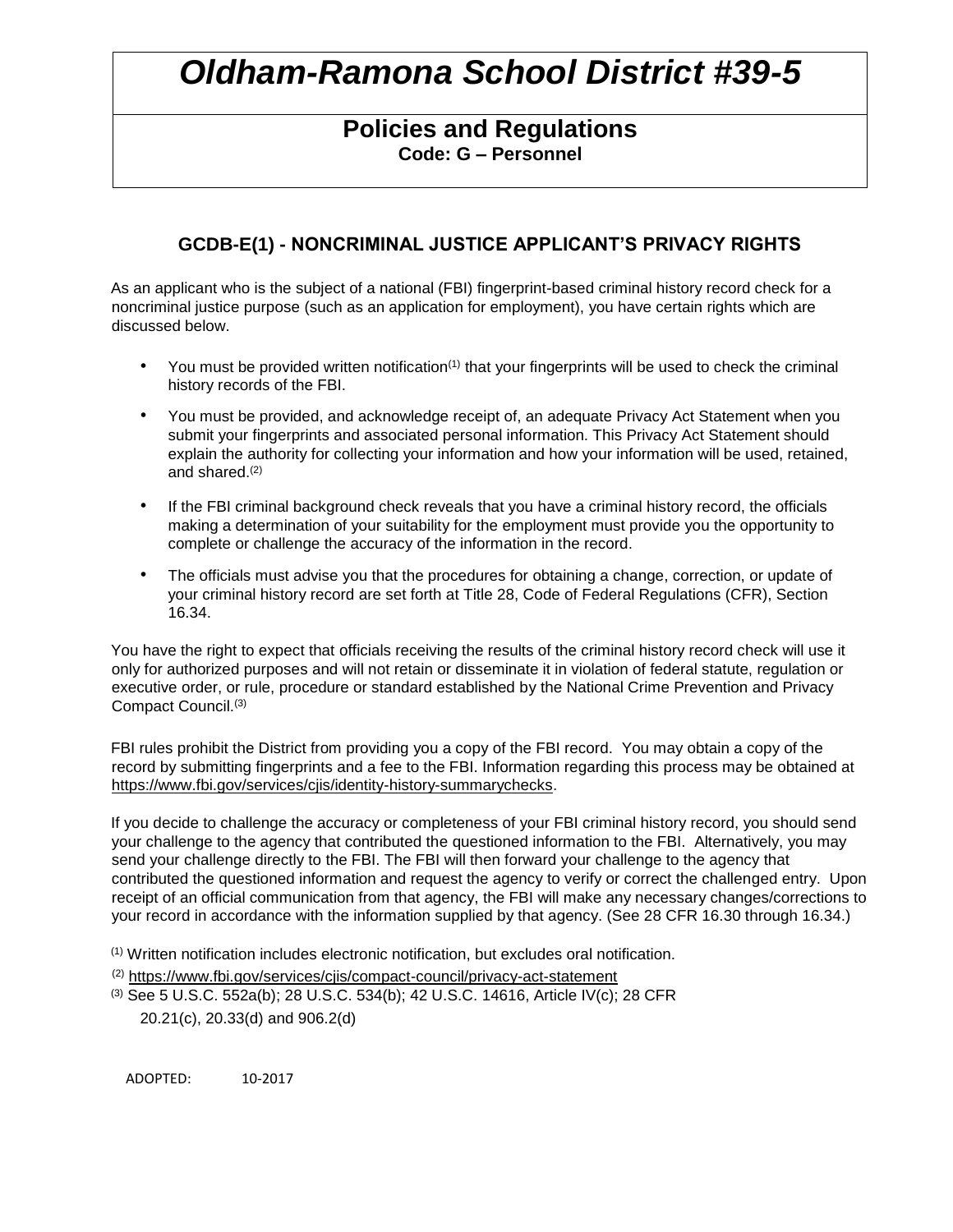# **Policies and Regulations Code: G – Personnel**

## **GCPD SUSPENSION WITHOUT PAY AND DISMISSAL OF PROFESSIONAL STAFF MEMBERS**

Suspension without pay and dismissal of professional staff members is the responsibility of the Board and will conform with the conditions and procedures specified in state law.

An employee may be suspended without pay or an employee's contract may be terminated at an time, or nonrenewed in the case of continuing contract status, for just cause including:

- plain violation of contract;
- gross immorality;
- incompetency or neglect of duty;
- poor performance;
- unprofessional conduct;
- **•** insubordination;
- violation of any policy or regulation of the school district;
- neglect.

The Superintendent will give notice of the intent to recommend suspension without pay or termination. The notice must specify the grounds for the recommendation, and inform the right to request a hearing.

| IFGAI RFFS.: | SDCL 13-10-15  |
|--------------|----------------|
|              | SDCL 13-43-6.1 |
|              | SDCL 13-43-6.2 |
|              | SDCL 13-43-6.3 |
|              | SDCL 13-43-6.4 |
|              | SDCL 13-43-6.5 |
|              | SDCL 13-43-6.6 |
|              | SDCL 13-43-6.7 |
|              | SDCL 13-43-6.8 |
|              | SDCL 13-43-6.9 |
|              |                |
|              |                |

ADOPTED: 10-2009 AMENDED: 06-2016 REVIEWED: